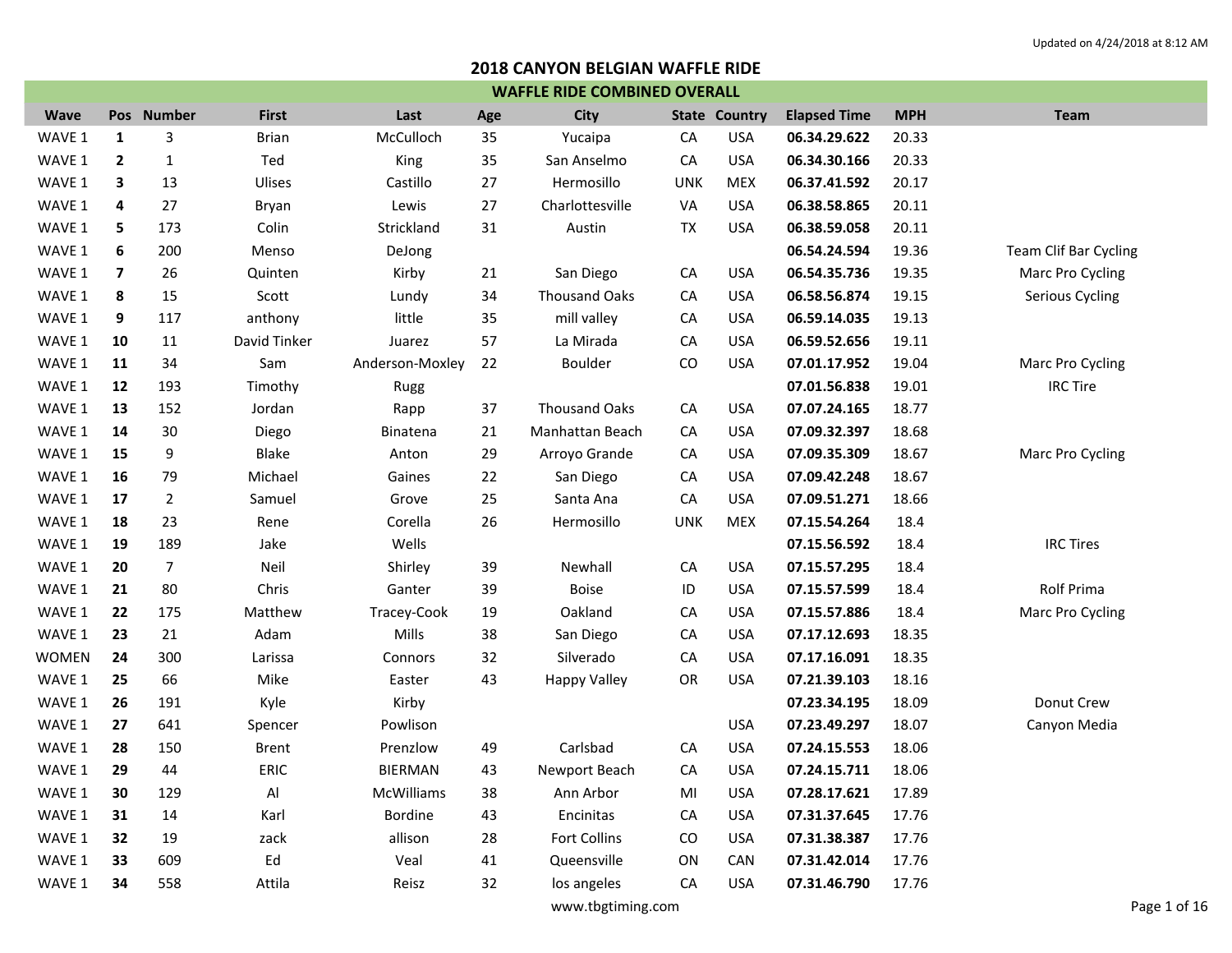|              | <b>WAFFLE RIDE COMBINED OVERALL</b> |            |                |               |     |                      |            |                      |                     |            |                                    |  |  |
|--------------|-------------------------------------|------------|----------------|---------------|-----|----------------------|------------|----------------------|---------------------|------------|------------------------------------|--|--|
| <b>Wave</b>  |                                     | Pos Number | <b>First</b>   | Last          | Age | City                 |            | <b>State Country</b> | <b>Elapsed Time</b> | <b>MPH</b> | <b>Team</b>                        |  |  |
| WAVE 1       | 35                                  | 104        | Aaron          | Jordin        | 49  | Sandy                | UT         | <b>USA</b>           | 07.36.00.114        | 17.59      | Braveheart Coaching Salt Lake City |  |  |
| WAVE 1       | 36                                  | 20         | Ryan           | <b>Steers</b> | 33  | Oak Park             | CA         | <b>USA</b>           | 07.37.42.814        | 17.53      | Giant Co-Factory Off-Road          |  |  |
| WAVE 1       | 37                                  | 12         | Joseph         | Schmalz       | 28  | Lawrence             | КS         | USA                  | 07.38.45.398        | 17.49      |                                    |  |  |
| WAVE 1       | 38                                  | 52         | Emilio         | Cervantes     | 55  | Lake Forest          | CA         | <b>USA</b>           | 07.39.22.094        | 17.46      |                                    |  |  |
| WAVE 1       | 39                                  | 190        | Sean           | Kickbush      |     |                      |            |                      | 07.41.25.405        | 17.39      | 3T-Q M                             |  |  |
| WAVE 1       | 40                                  | 170        | <b>CHRIS</b>   | SPENCE        | 48  | st helier            | <b>UNK</b> | <b>GBR</b>           | 07.41.26.506        | 17.38      | <b>CASP Racing</b>                 |  |  |
| WAVE 1       | 41                                  | 51         | Mike           | Castaldo      | 50  | Chico                | CA         | <b>USA</b>           | 07.41.26.705        | 17.38      |                                    |  |  |
| WAVE 1       | 42                                  | 145        | Jason          | Paez          | 28  | Whittier             | CA         | <b>USA</b>           | 07.42.22.076        | 17.35      |                                    |  |  |
| WAVE 1       | 43                                  | 142        | Sean           | Pantellere    | 32  | Long Beach           | CA         | <b>USA</b>           | 07.44.38.916        | 17.26      |                                    |  |  |
| WAVE 1       | 44                                  | 40         | Gordon         | Bearman       | 38  | auckland             | <b>UNK</b> | <b>NZL</b>           | 07.44.39.246        | 17.26      |                                    |  |  |
| WAVE 2       | 45                                  | 646        | <b>Barrett</b> | <b>Brauer</b> |     |                      |            |                      | 07.44.49.133        | 17.26      | Endurametrics                      |  |  |
| WAVE 1       | 46                                  | 77         | Steve          | Floyd         | 48  | San Marcos           | CA         | <b>USA</b>           | 07.48.07.232        | 17.14      |                                    |  |  |
| WAVE 1       | 47                                  | 137        | Jussi          | Oksanen       | 38  | cardiff              | CA         | <b>USA</b>           | 07.48.07.567        | 17.14      | <b>Wolf Pack Cycling</b>           |  |  |
| WAVE 1       | 48                                  | 618        | Jeff           | Welch         | 36  | <b>Thousand Oaks</b> | CA         | <b>USA</b>           | 07.48.08.825        | 17.14      |                                    |  |  |
| WAVE 1       | 49                                  | 119        | John           | Lynch         | 46  | Alexandria           | VA         | USA                  | 07.49.10.863        | 17.1       |                                    |  |  |
| WAVE 1       | 50                                  | 133        | Todd           | Morton        | 48  | Cardiff              | CA         | <b>USA</b>           | 07.49.46.663        | 17.08      |                                    |  |  |
| WAVE 1       | 51                                  | 524        | Ben            | Nichols       | 49  | Sandy                | UT         | <b>USA</b>           | 07.49.48.301        | 17.08      | Braveheart Coaching Salt Lake City |  |  |
| <b>WOMEN</b> | 52                                  | 318        | Laura          | King          | 35  | San Anselmo          | CA         | <b>USA</b>           | 07.49.49.602        | 17.07      |                                    |  |  |
| WAVE 2       | 53                                  | 571        | Javi           | Sanchez       | 38  | San Francisco        | CA         | <b>USA</b>           | 07.50.01.040        | 17.07      |                                    |  |  |
| <b>WOMEN</b> | 54                                  | 331        | Alison         | Tetrick       | 33  | Petaluma             | CA         | <b>USA</b>           | 07.55.00.315        | 16.89      |                                    |  |  |
| WAVE 1       | 55                                  | 580        | David          | Sheek         | 41  | Laguna Hills         | CA         | <b>USA</b>           | 07.55.25.039        | 16.87      |                                    |  |  |
| WAVE 2       | 56                                  | 474        | John           | Keep          | 27  | Ramona               | CA         | <b>USA</b>           | 07.56.53.627        | 16.82      |                                    |  |  |
| WAVE 1       | 57                                  | 154        | Ben            | Raymond       | 33  | San Diego            | CA         | <b>USA</b>           | 07.57.30.466        | 16.8       |                                    |  |  |
| WAVE 1       | 58                                  | 130        | Jason          | Meidhof       | 43  | Eagle Rock           | CA         | <b>USA</b>           | 07.58.19.657        | 16.77      |                                    |  |  |
| WAVE 1       | 59                                  | 157        | Craig          | Roemer        | 52  | Petaluma             | CA         | <b>USA</b>           | 07.58.20.389        | 16.77      |                                    |  |  |
| WAVE 1       | 60                                  | 10         | John           | Behrens       | 46  | San Diego            | CA         | <b>USA</b>           | 07.58.20.652        | 16.77      |                                    |  |  |
| WAVE 1       | 61                                  | 147        | Richard        | Picarelli     | 51  | <b>Bakersfield</b>   | CA         | <b>USA</b>           | 07.58.21.739        | 16.77      |                                    |  |  |
| WAVE 1       | 62                                  | 158        | David          | Rous          | 47  | Bakersfield          | CA         | USA                  | 07.58.22.986        | 16.77      |                                    |  |  |
| WAVE 1       | 63                                  | 131        | paul           | mica          | 40  | San Diego            | CA         | <b>USA</b>           | 07.59.59.587        | 16.71      |                                    |  |  |
| WAVE 1       | 64                                  | 101        | Rob            | Hunt          | 43  | San Jose             | CA         | <b>USA</b>           | 08.01.52.404        | 16.65      | <b>Monster Media Racing</b>        |  |  |
| WAVE 1       | 65                                  | 46         | Brendon        | Bolin         | 33  | Santa Barbara        | CA         | <b>USA</b>           | 08.01.52.444        | 16.65      |                                    |  |  |
| <b>WOMEN</b> | 66                                  | 315        | Amity          | Gregg         | 24  | San Francisco        | CA         | <b>USA</b>           | 08.01.53.045        | 16.65      |                                    |  |  |
| WAVE 1       | 67                                  | 86         | dennis         | grob          | 50  | costa mesa           | CA         | USA                  | 08.02.04.436        | 16.64      |                                    |  |  |
| WAVE 1       | 68                                  | 64         | Ethan          | Doherty       | 27  | Vista                | CA         | <b>USA</b>           | 08.04.59.932        | 16.54      |                                    |  |  |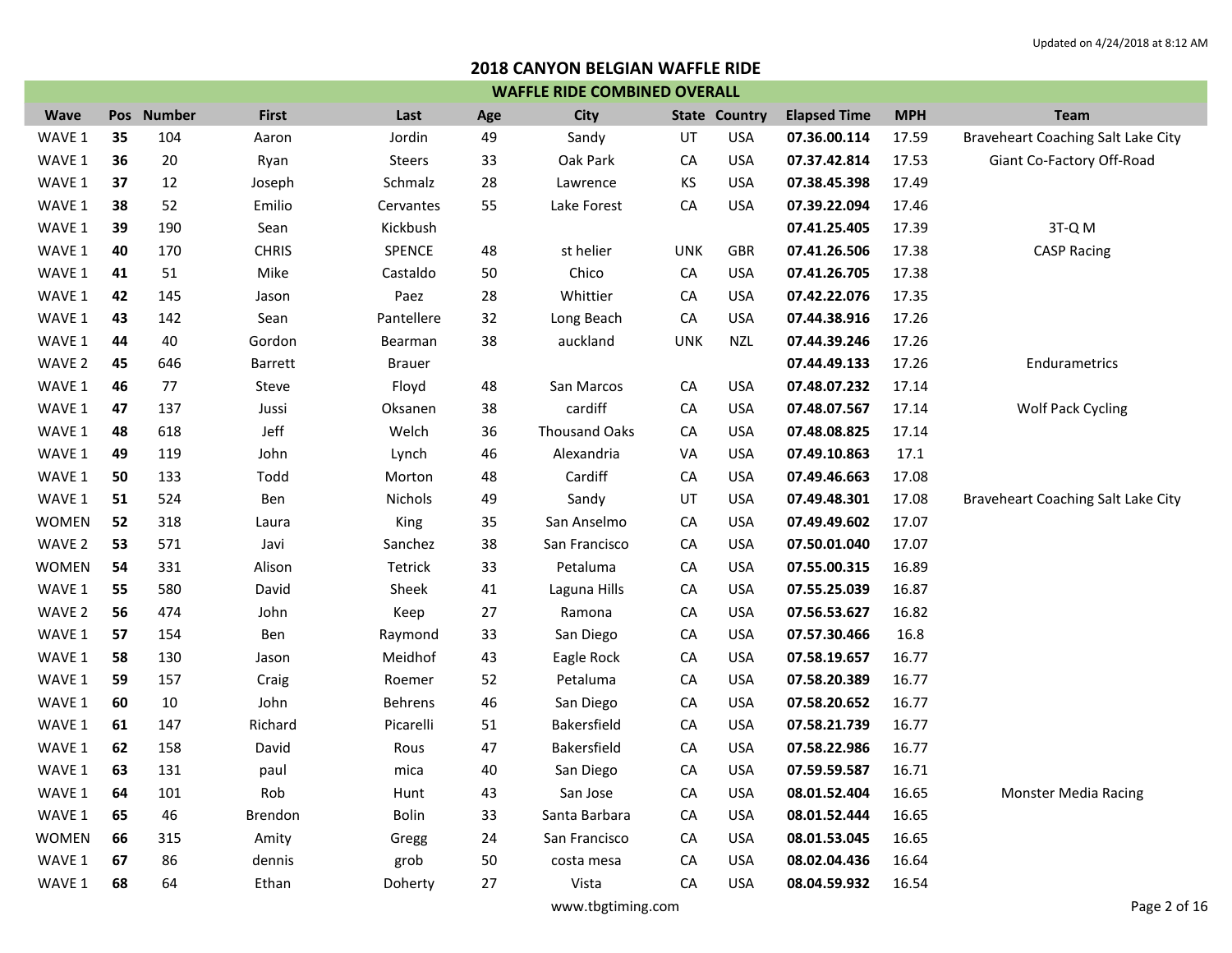| <b>WAFFLE RIDE COMBINED OVERALL</b> |     |            |                |                |     |                          |    |                      |                     |            |                                     |
|-------------------------------------|-----|------------|----------------|----------------|-----|--------------------------|----|----------------------|---------------------|------------|-------------------------------------|
| <b>Wave</b>                         |     | Pos Number | <b>First</b>   | Last           | Age | <b>City</b>              |    | <b>State Country</b> | <b>Elapsed Time</b> | <b>MPH</b> | <b>Team</b>                         |
| WAVE 2                              | 69  | 370        | Richard        | Blanco         | 49  | San Francisco            | CA | <b>USA</b>           | 08.05.48.250        | 16.51      |                                     |
| WAVE 2                              | 70  | 559        | Tim            | Reynolds       | 38  | Los Gatos                | CA | <b>USA</b>           | 08.10.29.285        | 16.36      |                                     |
| WAVE 1                              | 71  | 163        | Jason          | Siegle         | 38  | Solvang                  | CA | <b>USA</b>           | 08.10.47.345        | 16.35      |                                     |
| WAVE 1                              | 72  | 123        | David          | Marietti       | 52  | Dana Point               | CA | <b>USA</b>           | 08.12.35.761        | 16.29      |                                     |
| WAVE 1                              | 73  | 509        | Christopher    | Memelink       | 42  | <b>Broomfield</b>        | CO | <b>USA</b>           | 08.12.38.505        | 16.28      |                                     |
| WAVE 1                              | 74  | 57         | Cliff          | Clermont       | 48  | Carlsbad                 | CA | <b>USA</b>           | 08.12.41.092        | 16.28      |                                     |
| WAVE 2                              | 75  | 499        | Justin         | Maguire III    | 43  | Sausalito                | CA | <b>USA</b>           | 08.13.25.632        | 16.26      |                                     |
| WAVE 2                              | 76  | 513        | Pierre         | Meunier        | 28  | santa cruz               | CA | <b>USA</b>           | 08.13.26.797        | 16.26      |                                     |
| WAVE 2                              | 77  | 493        | Myles          | Lucas          | 24  | San Luis Obispo          | CA | <b>USA</b>           | 08.13.29.284        | 16.26      |                                     |
| WAVE 1                              | 78  | 53         | Anthony        | Chan           | 27  | La Jolla                 | CA | <b>USA</b>           | 08.15.07.334        | 16.2       |                                     |
| WAVE 2                              | 79  | 387        | Jaime          | Carrillo       | 48  | San Marcos               | CA | <b>USA</b>           | 08.15.10.955        | 16.2       |                                     |
| WAVE 2                              | 80  | 369        | Alden          | Blair          | 26  | Thousand oaks            | CA | <b>USA</b>           | 08.15.17.329        | 16.2       |                                     |
| WAVE 2                              | 81  | 350        | SAMUEL         | ARECHIGA       | 26  | CORONA                   | CA | <b>USA</b>           | 08.15.38.706        | 16.18      |                                     |
| WAVE 2                              | 82  | 412        | Young          | Duong          | 36  | San Diego                | CA | <b>USA</b>           | 08.18.28.252        | 16.09      |                                     |
| WAVE 1                              | 83  | 39         | Ricardo        | Barrosa        | 45  | Dana Point               | CA | <b>USA</b>           | 08.19.35.303        | 16.06      |                                     |
| WOMEN                               | 84  | 330        | Pia            | Smith          | 42  | San Francisco            | CA | <b>USA</b>           | 08.19.37.246        | 16.06      |                                     |
| WAVE 1                              | 85  | 109        | Drew           | Kogon          | 24  | <b>Pacific Palisades</b> | CA | <b>USA</b>           | 08.19.52.665        | 16.05      | Subaru Santa Monica Racing p-b Alfa |
| WAVE 1                              | 86  | 58         | Daniel         | Cobley         | 39  | Hermosa Beach            | CA | <b>USA</b>           | 08.19.52.930        | 16.05      |                                     |
| WAVE 1                              | 87  | 97         | ADAM           | <b>HENSLEY</b> | 43  | BAKERSFIELD              | CA | <b>USA</b>           | 08.19.56.047        | 16.05      |                                     |
| WAVE 2                              | 88  | 476        | Jeff           | Kerkove        | 40  | Eagle                    | CO | <b>USA</b>           | 08.20.42.686        | 16.02      | Topeak- Ergon-Canyon                |
| WAVE 2                              | 89  | 511        | Daniel         | Mendez         | 42  | Bakersfield              | CA | <b>USA</b>           | 08.20.49.535        | 16.02      |                                     |
| WAVE 2                              | 90  | 439        | Demetrio       | Gonzalez       | 28  | pomona                   | CA | <b>USA</b>           | 08.20.59.428        | 16.01      |                                     |
| WAVE 2                              | 91  | 557        | <b>Travis</b>  | Reilly         | 28  | San Bernardino           | CA | <b>USA</b>           | 08.20.59.797        | 16.01      |                                     |
| WAVE 2                              | 92  | 596        | Chris          | Stephenson     | 53  | <b>Pacific Palisades</b> | CA | <b>USA</b>           | 08.24.13.955        | 15.91      |                                     |
| WAVE 2                              | 93  | 556        | James          | Reese          | 52  | Bakersfield              | CA | <b>USA</b>           | 08.24.15.834        | 15.91      |                                     |
| WAVE 2                              | 94  | 510        | Junior         | Mendes         | 29  | Pomona                   | CA | USA                  | 08.24.42.064        | 15.89      |                                     |
| WAVE 1                              | 95  | 171        | Benjamin       | Stafford       | 40  | Solana Beach             | CA | <b>USA</b>           | 08.24.51.562        | 15.89      |                                     |
| WAVE 1                              | 96  | 138        | Bayram         | Orazov         | 32  | Chandler                 | AZ | <b>USA</b>           | 08.25.13.003        | 15.88      |                                     |
| WAVE 1                              | 97  | 148        | Rob            | Pickels        | 36  | <b>Boulder</b>           | CO | <b>USA</b>           | 08.25.20.086        | 15.87      |                                     |
| WAVE 2                              | 98  | 462        | Sam            | Huntington     | 33  | los angeles              | CA | <b>USA</b>           | 08.25.29.413        | 15.87      |                                     |
| WAVE 1                              | 99  | 36         | Ben            | Arena          | 34  | San Diego                | CA | <b>USA</b>           | 08.27.09.846        | 15.82      |                                     |
| WAVE 2                              | 100 | 417        | marc           | engelhardt     | 41  | Vista                    | CA | <b>USA</b>           | 08.27.26.666        | 15.81      | TASCO-MTB                           |
| <b>WOMEN</b>                        | 101 | 327        | <b>Breanne</b> | Nalder         | 33  | Millcreek                | UT | <b>USA</b>           | 08.27.54.887        | 15.79      |                                     |
| <b>WOMEN</b>                        | 102 | 313        | Leeann         | Fiolka         | 53  | Carlsbad                 | CA | <b>USA</b>           | 08.27.54.910        | 15.79      |                                     |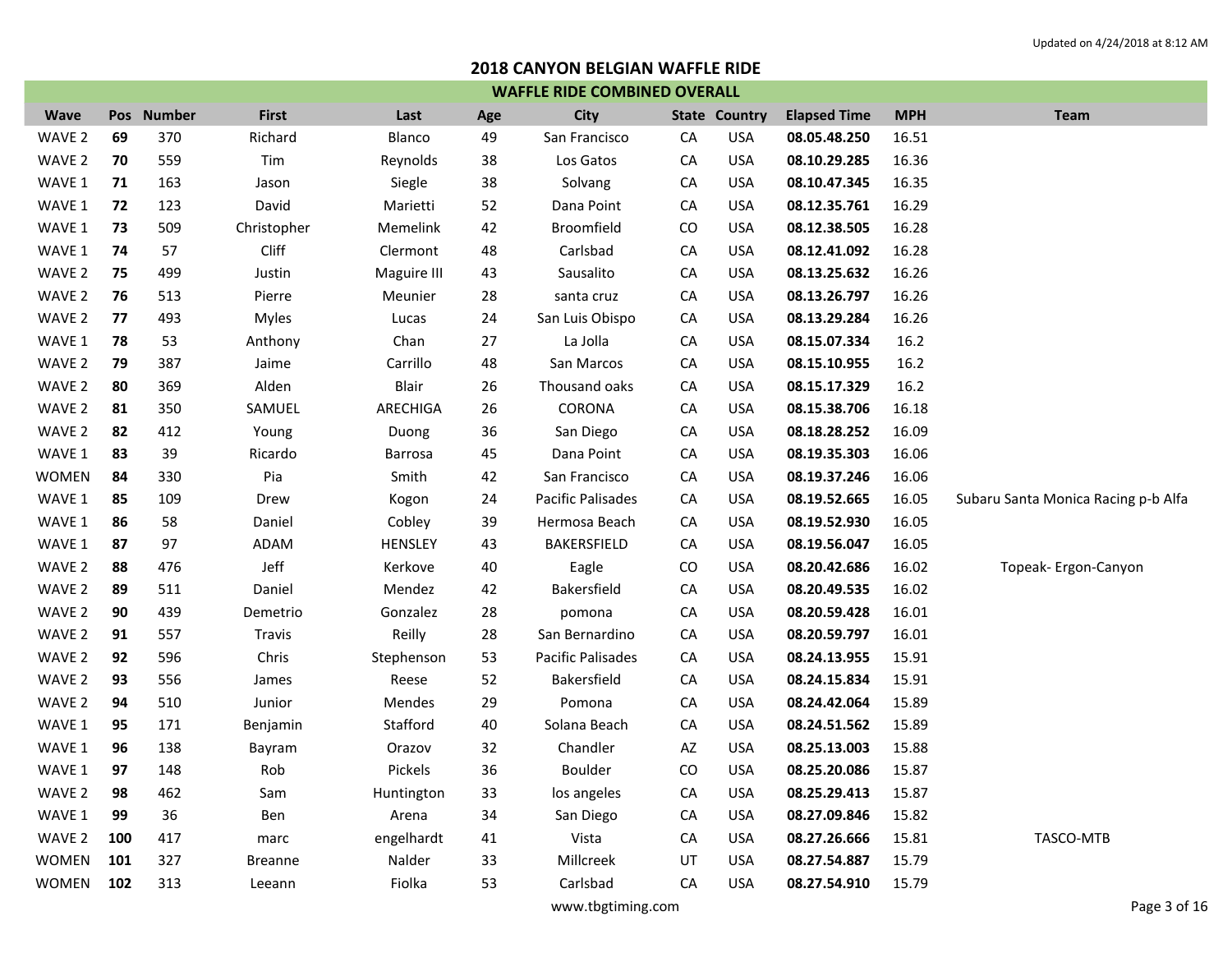| <b>WAFFLE RIDE COMBINED OVERALL</b> |     |            |              |            |     |                        |           |                      |                     |            |                               |  |
|-------------------------------------|-----|------------|--------------|------------|-----|------------------------|-----------|----------------------|---------------------|------------|-------------------------------|--|
| <b>Wave</b>                         |     | Pos Number | <b>First</b> | Last       | Age | <b>City</b>            |           | <b>State Country</b> | <b>Elapsed Time</b> | <b>MPH</b> | <b>Team</b>                   |  |
| WAVE 1                              | 103 | 94         | David        | Harward    | 48  | <b>SALT LAKE CITY</b>  | UT        | <b>USA</b>           | 08.27.55.004        | 15.79      |                               |  |
| WAVE 1                              | 104 | 125        | Mike         | Matz       | 36  | Carlsbad               | CA        | <b>USA</b>           | 08.29.12.526        | 15.75      |                               |  |
| WAVE 1                              | 105 | 95         | John         | Hawkins    | 52  | Los Osos               | CA        | <b>USA</b>           | 08.29.16.430        | 15.75      |                               |  |
| WAVE 2                              | 106 | 594        | Chris        | Sromalla   | 36  | Aliso Viejo            | CA        | <b>USA</b>           | 08.30.11.053        | 15.72      |                               |  |
| WAVE 2                              | 107 | 345        | Marco        | Amselem    | 32  | La Jolla               | CA        | <b>USA</b>           | 08.31.55.176        | 15.67      |                               |  |
| WAVE 2                              | 108 | 475        | Charly       | Kemp       | 47  | Los Angeles            | CA        | <b>USA</b>           | 08.32.10.049        | 15.66      |                               |  |
| WAVE 2                              | 109 | 529        | Craig        | Northway   | 36  | San Diego              | CA        | <b>USA</b>           | 08.32.12.612        | 15.66      |                               |  |
| WAVE 2                              | 110 | 502        | Greg         | Matherly   | 54  | Encinitas              | CA        | <b>USA</b>           | 08.32.32.616        | 15.65      |                               |  |
| WAVE 1                              | 111 | 70         | Alec         | Eror       | 56  | Washington             | UT        | <b>USA</b>           | 08.32.41.073        | 15.65      | Team Red Rock                 |  |
| <b>WOMEN</b>                        | 112 | 328        | Christi      | Patrick    | 41  | Carlsbad               | CA        | <b>USA</b>           | 08.34.46.364        | 15.58      |                               |  |
| WAVE 1                              | 113 | 121        | Casey        | Maguire    | 43  | <b>Rolling Hills</b>   | CA        | <b>USA</b>           | 08.34.46.414        | 15.58      |                               |  |
| WAVE 1                              | 114 | 562        | Stephane     | Roch       | 31  | San Diego              | CA        | <b>USA</b>           | 08.35.37.864        | 15.56      |                               |  |
| WAVE 2                              | 115 | 617        | chris        | weiler     | 50  | san jose               | CA        | <b>USA</b>           | 08.35.50.825        | 15.55      |                               |  |
| WAVE 1                              | 116 | 73         | logan        | fiedler    | 33  | Vista                  | CA        | <b>USA</b>           | 08.37.11.769        | 15.51      |                               |  |
| WAVE 1                              | 117 | 75         | Dan          | Findley    | 31  | Eagle                  | CO        | <b>USA</b>           | 08.37.12.258        | 15.51      |                               |  |
| <b>WOMEN</b>                        | 118 | 301        | Amanda       | Nauman     | 28  | <b>Mission Viejo</b>   | CA        | <b>USA</b>           | 08.37.12.324        | 15.51      |                               |  |
| WAVE 1                              | 119 | 107        | William      | Kellagher  | 62  | Boulder                | CO        | <b>USA</b>           | 08.37.14.116        | 15.51      | Rocky Mountain Cancer Centers |  |
| WAVE 1                              | 120 | 56         | Jason        | Cianfrocca | 33  | La Mirada              | CA        | <b>USA</b>           | 08.37.14.333        | 15.51      |                               |  |
| WAVE 1                              | 121 | 16         | Jon          | Hornbeck   | 28  | Costa Mesa             | CA        | <b>USA</b>           | 08.37.33.687        | 15.5       |                               |  |
| WAVE 2                              | 122 | 614        | Michael      | Walker     | 24  | Murray                 | UT        | <b>USA</b>           | 08.39.20.173        | 15.45      |                               |  |
| WAVE 2                              | 123 | 537        | lan          | Parker     | 45  | Whitehorse             | YT        | CAN                  | 08.39.22.806        | 15.45      |                               |  |
| WAVE 2                              | 124 | 480        | K.C.         | Knott      | 29  | Playa Vista            | CA        | <b>USA</b>           | 08.40.01.292        | 15.43      | <b>RCCLA</b>                  |  |
| WAVE 1                              | 125 | 98         | mike         | hileman    | 50  | Las Vegas              | <b>NV</b> | <b>USA</b>           | 08.40.01.946        | 15.43      |                               |  |
| WAVE 2                              | 126 | 544        | Tom          | Plotts     | 48  | Torrance               | CA        | <b>USA</b>           | 08.40.07.771        | 15.42      |                               |  |
| WAVE 1                              | 127 | 65         | Jason        | Donaldson  | 32  | Santa Monica           | CA        | <b>USA</b>           | 08.40.49.959        | 15.4       |                               |  |
| WAVE 1                              | 128 | 22         | David        | Haase      | 50  | Fond Du Lac            | WI        | <b>USA</b>           | 08.41.00.996        | 15.4       |                               |  |
| WAVE 2                              | 129 | 605        | david        | turner     | 54  | murrieta               | CA        | <b>USA</b>           | 08.41.40.122        | 15.38      |                               |  |
| WAVE 2                              | 130 | 533        | Dillon       | Osleger    | 23  | Santa Barbara          | CA        | <b>USA</b>           | 08.41.42.006        | 15.38      |                               |  |
| WAVE 2                              | 131 | 415        | Gary         | Ehrlich    | 55  | <b>Fountain Valley</b> | CA        | <b>USA</b>           | 08.41.43.366        | 15.38      |                               |  |
| WAVE 2                              | 132 | 348        | Mark         | Anolik     | 51  | Santa Cruz             | CA        | <b>USA</b>           | 08.42.00.305        | 15.37      | I signed up for what?         |  |
| WAVE 2                              | 133 | 366        | Simon        | Bibeau     | 51  | Huntington Beach       | CA        | <b>USA</b>           | 08.43.14.814        | 15.33      |                               |  |
| WAVE 2                              | 134 | 481        | Kit          | Knox       | 39  | San Diego              | CA        | USA                  | 08.43.15.297        | 15.33      |                               |  |
| WAVE 2                              | 135 | 400        | <b>Brian</b> | Davis      | 37  | Huntington Beach       | CA        | USA                  | 08.43.23.383        | 15.33      |                               |  |
| WAVE 2 136                          |     | 629        | alexander    | yannone    | 49  | Huntington Beach       | CA        | <b>USA</b>           | 08.43.23.739        | 15.33      |                               |  |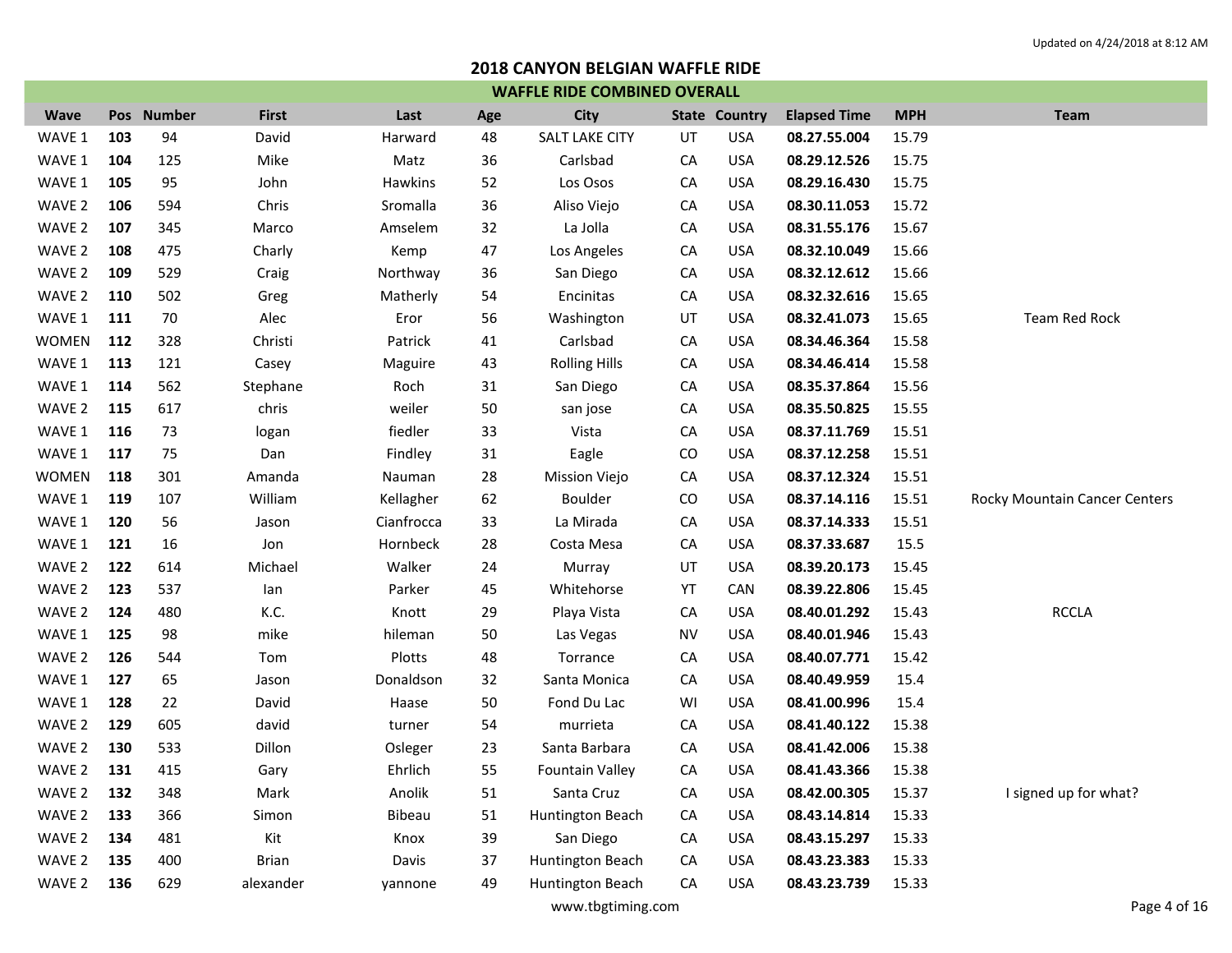| <b>WAFFLE RIDE COMBINED OVERALL</b> |     |            |                |                 |     |                      |           |                      |                     |            |                            |  |
|-------------------------------------|-----|------------|----------------|-----------------|-----|----------------------|-----------|----------------------|---------------------|------------|----------------------------|--|
| <b>Wave</b>                         |     | Pos Number | <b>First</b>   | Last            | Age | <b>City</b>          |           | <b>State Country</b> | <b>Elapsed Time</b> | <b>MPH</b> | <b>Team</b>                |  |
| WAVE 1                              | 137 | 84         | lan            | Gonder          | 28  | <b>Naples</b>        | FL        | <b>USA</b>           | 08.44.20.181        | 15.3       |                            |  |
| WAVE 1                              | 138 | 78         | daniel         | funk            | 55  | Santa Monica         | CA        | <b>USA</b>           | 08.44.33.714        | 15.29      | Lagrange                   |  |
| WAVE 2                              | 139 | 592        | Jeffrey        | Sousa           | 38  | Costa Mesa           | CA        | <b>USA</b>           | 08.49.34.596        | 15.15      |                            |  |
| WAVE 2                              | 140 | 593        | Michael        | Sowinski        | 50  | Carlsbad             | CA        | <b>USA</b>           | 08.51.05.332        | 15.1       |                            |  |
| WAVE 2                              | 141 | 647        | Stan           | Takashima       |     |                      |           |                      | 08.51.05.750        | 15.1       |                            |  |
| WAVE 1                              | 142 | 25         | Nate           | Freed           | 36  | Vista                | CA        | <b>USA</b>           | 08.51.13.115        | 15.1       | Marc Pro Cycling           |  |
| WAVE 2                              | 143 | 606        | John           | <b>Tzinberg</b> | 51  | Corona Del Mar       | CA        | <b>USA</b>           | 08.52.53.496        | 15.05      |                            |  |
| <b>WOMEN</b>                        | 144 | 337        | Annabel        | Anderson        |     |                      |           |                      | 08.53.00.402        | 15.05      |                            |  |
| WAVE 1                              | 145 | 115        | ryan           | ley             | 45  | reno                 | <b>NV</b> | <b>USA</b>           | 08.53.04.815        | 15.05      |                            |  |
| WAVE 2                              | 146 | 419        | <b>Bram</b>    | Estes           | 45  | Newbury Park         | CA        | <b>USA</b>           | 08.53.48.419        | 15.03      |                            |  |
| <b>WOMEN</b>                        | 147 | 304        | sally          | aston           | 43  | Phoenix              | AZ        | <b>USA</b>           | 08.54.31.574        | 15.01      |                            |  |
| WAVE 2                              | 148 | 640        | Josh           | Patterson       |     |                      |           | <b>USA</b>           | 08.56.22.286        | 14.96      | Canyon Media               |  |
| WAVE 1                              | 149 | 174        | Forest         | Talbott         | 38  | San Diego            | CA        | <b>USA</b>           | 08.56.22.562        | 14.96      |                            |  |
| WAVE 1                              | 150 | 149        | Michael        | Potter          | 27  | <b>WINSTON SALEM</b> | <b>NC</b> | <b>USA</b>           | 08.56.31.453        | 14.95      |                            |  |
| WAVE 2                              | 151 | 625        | Donald         | Winkle          | 57  | Santa Rosa           | CA        | <b>USA</b>           | 08.57.13.874        | 14.93      |                            |  |
| WAVE 1                              | 152 | 183        | John           | Wiberg          | 50  | Boulder              | CO        | <b>USA</b>           | 08.57.26.027        | 14.93      |                            |  |
| WAVE 1                              | 153 | 139        | Oktay          | Ortabasi        | 45  | Studio City          | CA        | <b>USA</b>           | 08.58.48.178        | 14.89      |                            |  |
| WAVE 1                              | 154 | 192        | <b>Brendan</b> | O'Brien         |     |                      |           |                      | 08.58.55.615        | 14.89      | <b>Easton Cycling</b>      |  |
| WAVE 1                              | 155 | 43         | derek          | betcher         | 36  | carlsbad             | CA        | <b>USA</b>           | 08.59.04.953        | 14.88      |                            |  |
| WAVE 2                              | 156 | 438        | Fernando       | Gonzales        | 43  | Bakersfield          | CA        | <b>USA</b>           | 08.59.27.638        | 14.87      |                            |  |
| WAVE 2                              | 157 | 519        | Jason          | Moyer           | 44  | Bend                 | OR        | <b>USA</b>           | 08.59.36.240        | 14.87      |                            |  |
| WAVE 1                              | 158 | 90         | Sky            | Hansen          | 50  | Venice               | CA        | <b>USA</b>           | 09.00.41.625        | 14.84      |                            |  |
| WAVE 1                              | 159 | 155        | Charles        | Rimkus          | 27  | San Francisco        | CA        | <b>USA</b>           | 09.01.05.101        | 14.83      | CA Technologies            |  |
| WAVE 2                              | 160 | 554        | Khoi           | Do              |     |                      |           |                      | 09.02.36.277        | 14.78      |                            |  |
| WAVE 1                              | 161 | 113        | Kevin          | Lentz           | 35  | Vista                | CA        | <b>USA</b>           | 09.04.26.917        | 14.73      |                            |  |
| WAVE 2                              | 162 | 653        | <b>Nick</b>    | Steel           | 48  | <b>Emerald Hills</b> | CA        | <b>USA</b>           | 09.05.34.124        | 14.7       |                            |  |
| <b>WOMEN</b>                        | 163 | 329        | Anne           | Perry           | 44  | Draper               | UT        | <b>USA</b>           | 09.07.22.785        | 14.66      |                            |  |
| WAVE 2                              | 164 | 551        | JT             | Quann           | 46  | West Des Moines      | IA        | <b>USA</b>           | 09.08.14.553        | 14.63      | <b>Magic City Rouleurs</b> |  |
| WAVE 2                              | 165 | 497        | Donald         | Mackey          | 50  | Alamo                | CA        | <b>USA</b>           | 09.08.48.987        | 14.62      |                            |  |
| WAVE 2                              | 166 | 490        | Scott          | Logue           | 56  | lake Bluff           | IL        | <b>USA</b>           | 09.10.17.355        | 14.58      |                            |  |
| WAVE 2                              | 167 | 418        | Andrey         | Esipov          | 31  | Kenmore              | <b>WA</b> | <b>USA</b>           | 09.10.17.869        | 14.58      |                            |  |
| WAVE 1                              | 168 | 60         | jess           | couch           | 51  | Petaluma             | CA        | <b>USA</b>           | 09.11.29.177        | 14.55      |                            |  |
| WAVE 1                              | 169 | 156        | Douglas        | Ritenour        | 48  | Phoenix              | AZ        | <b>USA</b>           | 09.11.38.596        | 14.54      | The Velo                   |  |
| WAVE 2                              | 170 | 455        | Michael        | Hodges          | 56  | San Diego            | CA        | <b>USA</b>           | 09.12.00.336        | 14.53      | Descenders                 |  |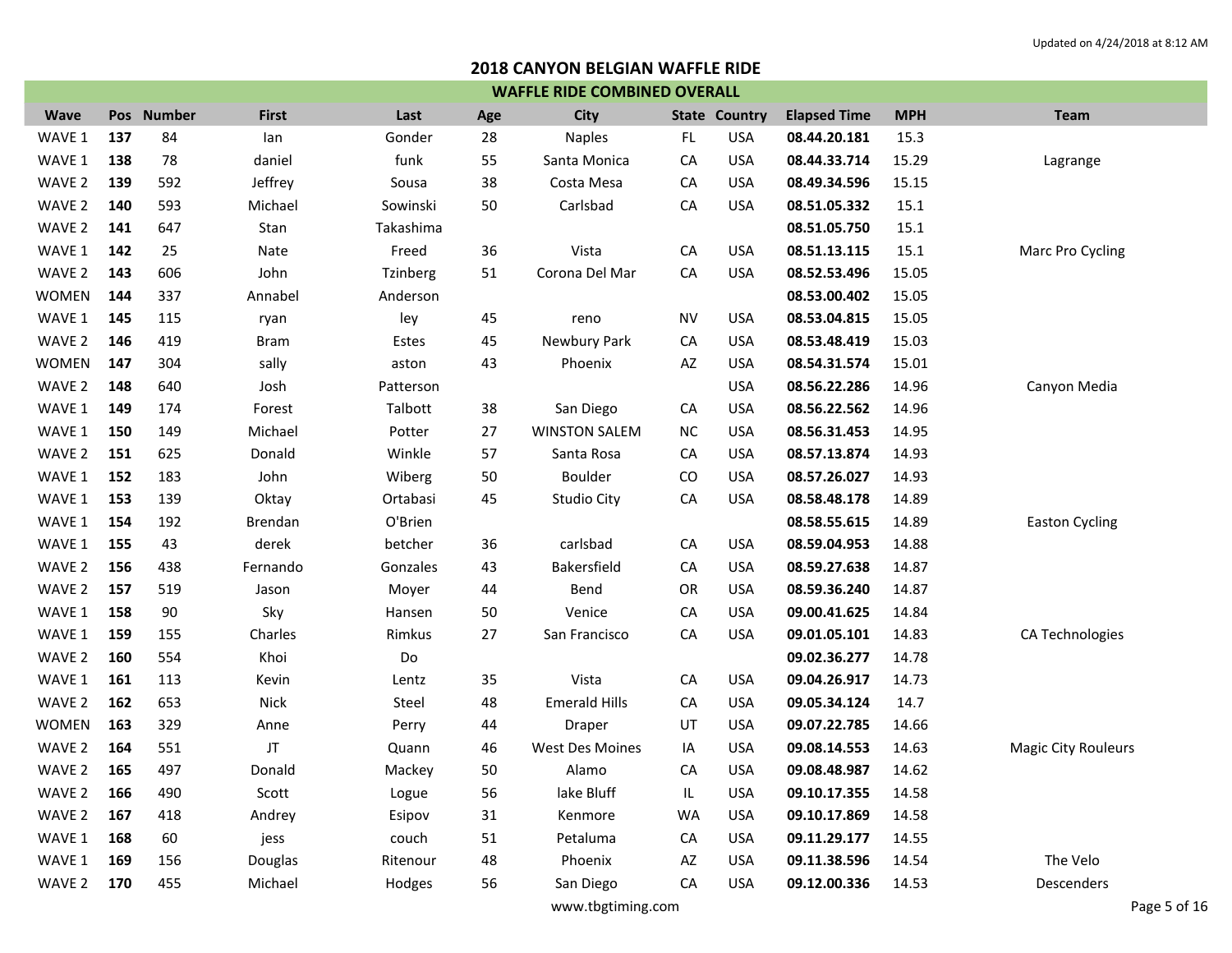|              | <b>WAFFLE RIDE COMBINED OVERALL</b> |            |              |                |     |                        |            |                      |                     |            |                             |  |  |  |
|--------------|-------------------------------------|------------|--------------|----------------|-----|------------------------|------------|----------------------|---------------------|------------|-----------------------------|--|--|--|
| <b>Wave</b>  |                                     | Pos Number | <b>First</b> | Last           | Age | <b>City</b>            |            | <b>State Country</b> | <b>Elapsed Time</b> | <b>MPH</b> | <b>Team</b>                 |  |  |  |
| WAVE 2       | 171                                 | 607        | Ric          | Van Der Linden | 52  | <b>TEMECULA</b>        | CA         | <b>USA</b>           | 09.12.00.655        | 14.53      |                             |  |  |  |
| WAVE 2       | 172                                 | 464        | Yoshinori    | Irie           | 47  | Osaka                  | <b>UNK</b> | <b>JPN</b>           | 09.12.18.342        | 14.52      |                             |  |  |  |
| WAVE 2       | 173                                 | 486        | Benjamin     | Lauer          | 32  | Redondo Beach          | CA         | <b>USA</b>           | 09.12.41.995        | 14.51      |                             |  |  |  |
| WAVE 1       | 174                                 | 166        | David        | Smith          | 50  | Jacksonville           | FL.        | <b>USA</b>           | 09.13.27.028        | 14.49      |                             |  |  |  |
| WAVE 1       | 175                                 | 67         | Keith        | Edmiston       | 54  | Las Vegas              | <b>NV</b>  | <b>USA</b>           | 09.13.41.536        | 14.49      | <b>Monster Media Racing</b> |  |  |  |
| WAVE 2       | 176                                 | 572        | John         | Sarkisian      | 59  | San Diego              | CA         | <b>USA</b>           | 09.14.37.973        | 14.46      | San Diego Bicycle Club      |  |  |  |
| WAVE 1       | 177                                 | 68         | Sean         | Scott          | 42  | Glencoe                | IL.        | <b>USA</b>           | 09.15.17.224        | 14.45      |                             |  |  |  |
| WAVE 1       | 178                                 | 85         | Rick         | Graves         | 51  | San Rafael             | CA         | <b>USA</b>           | 09.15.20.265        | 14.45      |                             |  |  |  |
| WAVE 2       | 179                                 | 362        | Kurtis       | bennett        | 50  | San Diego              | CA         | <b>USA</b>           | 09.15.52.558        | 14.43      |                             |  |  |  |
| WAVE 2       | 180                                 | 420        | Mike         | Sleeter        |     |                        |            |                      | 09.17.03.352        | 14.4       |                             |  |  |  |
| WAVE 1       | 181                                 | 81         | Jessie       | Gascon         | 52  | Trabuco Canyon         | CA         | <b>USA</b>           | 09.17.18.750        | 14.39      |                             |  |  |  |
| WAVE 1       | 182                                 | 134        | Todd         | Munk           | 51  | Morgan Hill            | CA         | <b>USA</b>           | 09.17.41.481        | 14.38      |                             |  |  |  |
| WAVE 2       | 183                                 | 563        | Nigel        | Rodgers        | 55  | San Diego              | CA         | <b>USA</b>           | 09.18.04.158        | 14.37      |                             |  |  |  |
| WAVE 2       | 184                                 | 521        | Ryan         | Nathman        | 39  | <b>Manitou Springs</b> | CO         | <b>USA</b>           | 09.19.05.134        | 14.35      |                             |  |  |  |
| WAVE 1       | 185                                 | 83         | Nicholas     | Gilroy         | 27  | Denver                 | CO         | USA                  | 09.21.09.114        | 14.3       |                             |  |  |  |
| WAVE 1       | 186                                 | 76         | Stephen      | Fitzgerald     | 39  | Denver                 | CO         | <b>USA</b>           | 09.21.09.199        | 14.3       |                             |  |  |  |
| WAVE 1       | 187                                 | 62         | Tony         | Darr           | 59  | Imperial               | CA         | <b>USA</b>           | 09.21.39.931        | 14.28      |                             |  |  |  |
| WAVE 2       | 188                                 | 516        | Bernard      | Molloy         | 42  | Temecula               | CA         | <b>USA</b>           | 09.21.45.163        | 14.28      |                             |  |  |  |
| WAVE 2       | 189                                 | 380        | Timothy      | Brown          | 50  | Albuquerque            | <b>NM</b>  | <b>USA</b>           | 09.21.46.242        | 14.28      |                             |  |  |  |
| WAVE 1       | 190                                 | 176        | Shawn        | Vangassen      | 43  | Sa3                    | CA         | USA                  | 09.21.58.609        | 14.27      |                             |  |  |  |
| WAVE 1       | 191                                 | 126        | Andrew       | McClure        | 54  | Carlsbad               | CA         | USA                  | 09.22.00.951        | 14.27      |                             |  |  |  |
| WAVE 1       | 192                                 | 164        | Geoffrey     | Siepker        | 47  | <b>Great Lakes</b>     | IL         | <b>USA</b>           | 09.24.10.403        | 14.22      |                             |  |  |  |
| WAVE 2       | 193                                 | 433        | Trevor       | Gerhardt       | 49  | Carlsbad               | CA         | <b>USA</b>           | 09.24.16.804        | 14.22      |                             |  |  |  |
| WAVE 2       | 194                                 | 461        | Daniel       | Hunt           | 45  | San Francisco          | CA         | <b>USA</b>           | 09.25.02.563        | 14.2       |                             |  |  |  |
| WAVE 1       | 195                                 | 96         | Justin       | Heinen         | 42  | Seattle                | <b>WA</b>  | <b>USA</b>           | 09.25.53.262        | 14.18      |                             |  |  |  |
| WAVE 2       | 196                                 | 553        | Steven       | Quartz         | 54  | Malibu                 | CA         | <b>USA</b>           | 09.26.02.147        | 14.17      |                             |  |  |  |
| WOMEN        | 197                                 | 335        | Wilhelmina   | Zuckerman      | 35  | Trabuco Canyon         | CA         | <b>USA</b>           | 09.26.43.334        | 14.16      |                             |  |  |  |
| WAVE 1       | 198                                 | 141        | Travis       | Palmer         | 38  | Durango                | CO         | <b>USA</b>           | 09.26.49.684        | 14.15      | <b>Natural Grocers</b>      |  |  |  |
| <b>WOMEN</b> | 199                                 | 316        | Lori         | Hoechlin       | 55  | Rancho Mission Viejo   | CA         | <b>USA</b>           | 09.26.49.896        | 14.15      |                             |  |  |  |
| WAVE 2       | 200                                 | 416        | Daniel       | Eitman         | 45  | Irvine                 | CA         | <b>USA</b>           | 09.29.43.586        | 14.08      |                             |  |  |  |
| WAVE 2       | 201                                 | 376        | Gilles       | Brochard       | 44  | CARLSBAD               | CA         | <b>USA</b>           | 09.29.47.375        | 14.08      | <b>TASCO MTB</b>            |  |  |  |
| <b>WOMEN</b> | 202                                 | 317        | Kemi         | King           | 41  | Mill Valley            | CA         | <b>USA</b>           | 09.30.02.597        | 14.07      |                             |  |  |  |
| WAVE 1       | 203                                 | 103        | mike         | ivancic        | 48  | kansas city            | <b>MO</b>  | <b>USA</b>           | 09.31.01.202        | 14.05      |                             |  |  |  |
| WAVE 1       | 204                                 | 587        | Carl         | Smith          | 30  | Laguna Niguel          | CA         | <b>USA</b>           | 09.31.18.434        | 14.04      |                             |  |  |  |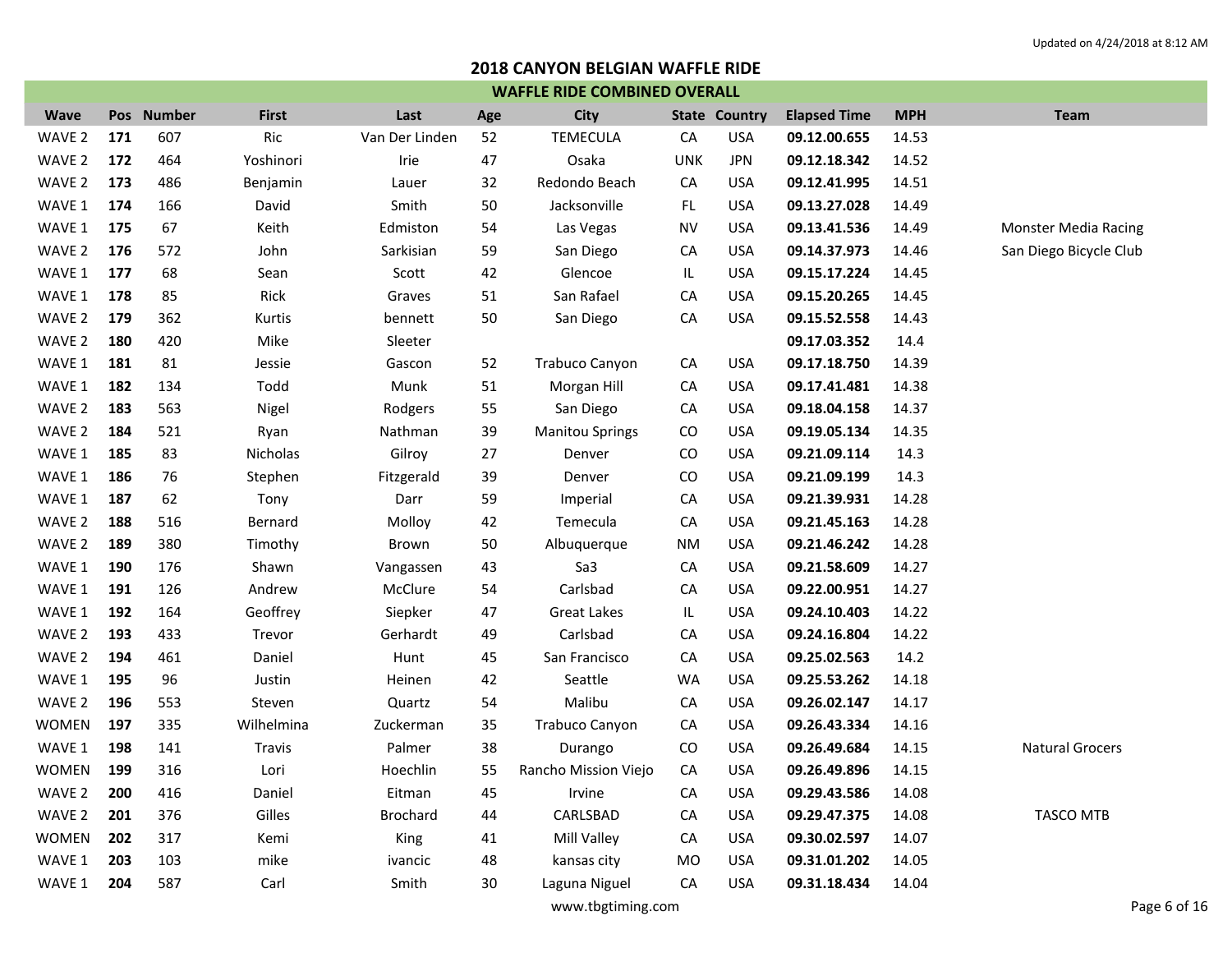| <b>WAFFLE RIDE COMBINED OVERALL</b> |     |            |                 |                |     |                          |            |                      |                     |            |                            |  |
|-------------------------------------|-----|------------|-----------------|----------------|-----|--------------------------|------------|----------------------|---------------------|------------|----------------------------|--|
| <b>Wave</b>                         |     | Pos Number | <b>First</b>    | Last           | Age | <b>City</b>              |            | <b>State Country</b> | <b>Elapsed Time</b> | <b>MPH</b> | <b>Team</b>                |  |
| WAVE 1                              | 205 | 42         | Robert          | Bernhard       | 64  | San Diego                | CA         | <b>USA</b>           | 09.35.10.449        | 13.95      |                            |  |
| WAVE 2                              | 206 | 477        | Patrick         | Kerwin         | 58  | Redwood City             | CA         | <b>USA</b>           | 09.35.25.847        | 13.94      |                            |  |
| WAVE <sub>2</sub>                   | 207 | 579        | Bill            | Sewell         | 44  | <b>Pacific Palisades</b> | CA         | <b>USA</b>           | 09.35.28.335        | 13.94      |                            |  |
| WAVE 2                              | 208 | 602        | Mike            | tomin          | 27  | Carlsbad                 | CA         | <b>USA</b>           | 09.35.32.326        | 13.94      |                            |  |
| WAVE 2                              | 209 | 375        | Scott           | <b>Brihn</b>   | 49  | North Royalton           | OH         | <b>USA</b>           | 09.35.40.658        | 13.93      |                            |  |
| WAVE 2                              | 210 | 349        | Aaron           | Applebaum      | 38  | <b>SANTA MONICA</b>      | CA         | <b>USA</b>           | 09.36.54.236        | 13.91      |                            |  |
| WAVE 2                              | 211 | 564        | <b>GILBERTO</b> | RODRIGUEZ      | 36  | <b>CHULA VISTA</b>       | ${\sf CA}$ | <b>USA</b>           | 09.37.34.853        | 13.89      |                            |  |
| WAVE 2                              | 212 | 399        | Ivan            | Cruz Cornejo   | 24  | Chula Vista              | CA         | <b>USA</b>           | 09.37.35.285        | 13.89      |                            |  |
| WAVE 2                              | 213 | 359        | Stuart          | Barrington     | 50  | Simi Valley              | CA         | <b>USA</b>           | 09.38.52.856        | 13.86      |                            |  |
| WAVE 2                              | 214 | 619        | Glen            | Wells          | 53  | Placentia                | CA         | <b>USA</b>           | 09.38.55.604        | 13.86      |                            |  |
| WAVE 2                              | 215 | 398        | <b>TROY</b>     | CRADY          | 46  | <b>CHICAGO</b>           | IL         | <b>USA</b>           | 09.38.56.113        | 13.86      | MOX MULTISPORT             |  |
| WAVE 2                              | 216 | 426        | Garrett         | Fountain       | 45  | San diego                | CA         | <b>USA</b>           | 09.38.58.309        | 13.86      |                            |  |
| WAVE 2                              | 217 | 111        | <b>STEVE</b>    | <b>KURLAND</b> | 58  | <b>BOULDER</b>           | CO         | <b>USA</b>           | 09.38.58.708        | 13.86      |                            |  |
| WAVE 2                              | 218 | 591        | Jonathan        | Sourkes        | 40  | San Diego                | CA         | <b>USA</b>           | 09.38.58.730        | 13.86      |                            |  |
| WAVE 2                              | 219 | 360        | Michael         | Basgall        | 44  | Torrance                 | CA         | <b>USA</b>           | 09.39.01.867        | 13.85      |                            |  |
| <b>WOMEN</b>                        | 220 | 319        | Gretchen        | Kingry         | 29  | Chicago                  | IL.        | <b>USA</b>           | 09.40.24.979        | 13.82      | <b>MOX MULTISPORT</b>      |  |
| <b>WOMEN</b>                        | 221 | 323        | Liz             | <b>Maples</b>  | 53  | Menlo Park               | CA         | <b>USA</b>           | 09.40.25.666        | 13.82      |                            |  |
| WAVE <sub>2</sub>                   | 222 | 338        | Heith           | Masters        | 42  | Eastlake                 | ${\sf CA}$ | <b>USA</b>           | 09.40.55.632        | 13.81      |                            |  |
| WAVE 2                              | 223 | 575        | Mike            | Scott          | 52  | Columbus                 | OH         | <b>USA</b>           | 09.41.03.896        | 13.81      |                            |  |
| WAVE 2                              | 224 | 621        | Chase           | Wightman       | 29  | Los Angeles              | ${\sf CA}$ | <b>USA</b>           | 09.41.38.056        | 13.79      |                            |  |
| WAVE 1                              | 225 | 55         | Michael         | Chong          | 45  | Long Beach               | CA         | <b>USA</b>           | 09.42.10.493        | 13.78      |                            |  |
| WAVE 2                              | 226 | 467        | Chris           | Jacobson       | 48  | Boulder                  | CO         | <b>USA</b>           | 09.42.28.476        | 13.77      |                            |  |
| WAVE 2                              | 227 | 500        | Dave            | Mas            | 47  | Carlsbad                 | CA         | <b>USA</b>           | 09.42.35.337        | 13.77      |                            |  |
| WAVE 2                              | 228 | 365        | Quinton         | Berry          | 46  | Laguna Hills             | CA         | <b>USA</b>           | 09.42.37.001        | 13.77      |                            |  |
| WAVE 2                              | 229 | 552        | Philip          | Quann          | 49  | Florence                 | SC         | <b>USA</b>           | 09.42.39.398        | 13.77      | <b>Magic City Rouleurs</b> |  |
| WAVE 2                              | 230 | 628        | Matthew         | Wright         | 45  | Cardiff by the sea       | ${\sf CA}$ | <b>USA</b>           | 09.44.38.507        | 13.72      |                            |  |
| WAVE 2                              | 231 | 363        | Alan            | <b>Bernier</b> | 48  | San Francisco            | CA         | <b>USA</b>           | 09.44.49.384        | 13.72      |                            |  |
| WAVE 2                              | 232 | 501        | Geoff           | Mather         | 52  | Albuquerque              | ΝM         | <b>USA</b>           | 09.47.01.808        | 13.67      |                            |  |
| WAVE <sub>2</sub>                   | 233 | 570        | James           | Salatka        | 48  | Encinitas                | CA         | <b>USA</b>           | 09.47.33.986        | 13.65      |                            |  |
| WAVE 2                              | 234 | 523        | Michael         | Nichol         | 54  | Cardiff                  | CA         | <b>USA</b>           | 09.48.09.458        | 13.64      |                            |  |
| WAVE 2                              | 235 | 615        | Dave            | Wallis         | 45  | Hermosa Beach            | CA         | <b>USA</b>           | 09.49.05.803        | 13.62      |                            |  |
| WAVE 2                              | 236 | 368        | Robert          | Binder         | 60  | Tustin                   | CA         | <b>USA</b>           | 09.49.06.504        | 13.62      |                            |  |
| <b>WOMEN</b>                        | 237 | 581        | Courtney        | Wiseman        | 35  | Corona                   | CA         | <b>USA</b>           | 09.49.36.207        | 13.61      |                            |  |
| WOMEN                               | 238 | 325        | <b>KRISTIN</b>  | <b>MAYER</b>   | 50  | <b>CARDIFF</b>           | CA         | <b>USA</b>           | 09.49.38.166        | 13.61      |                            |  |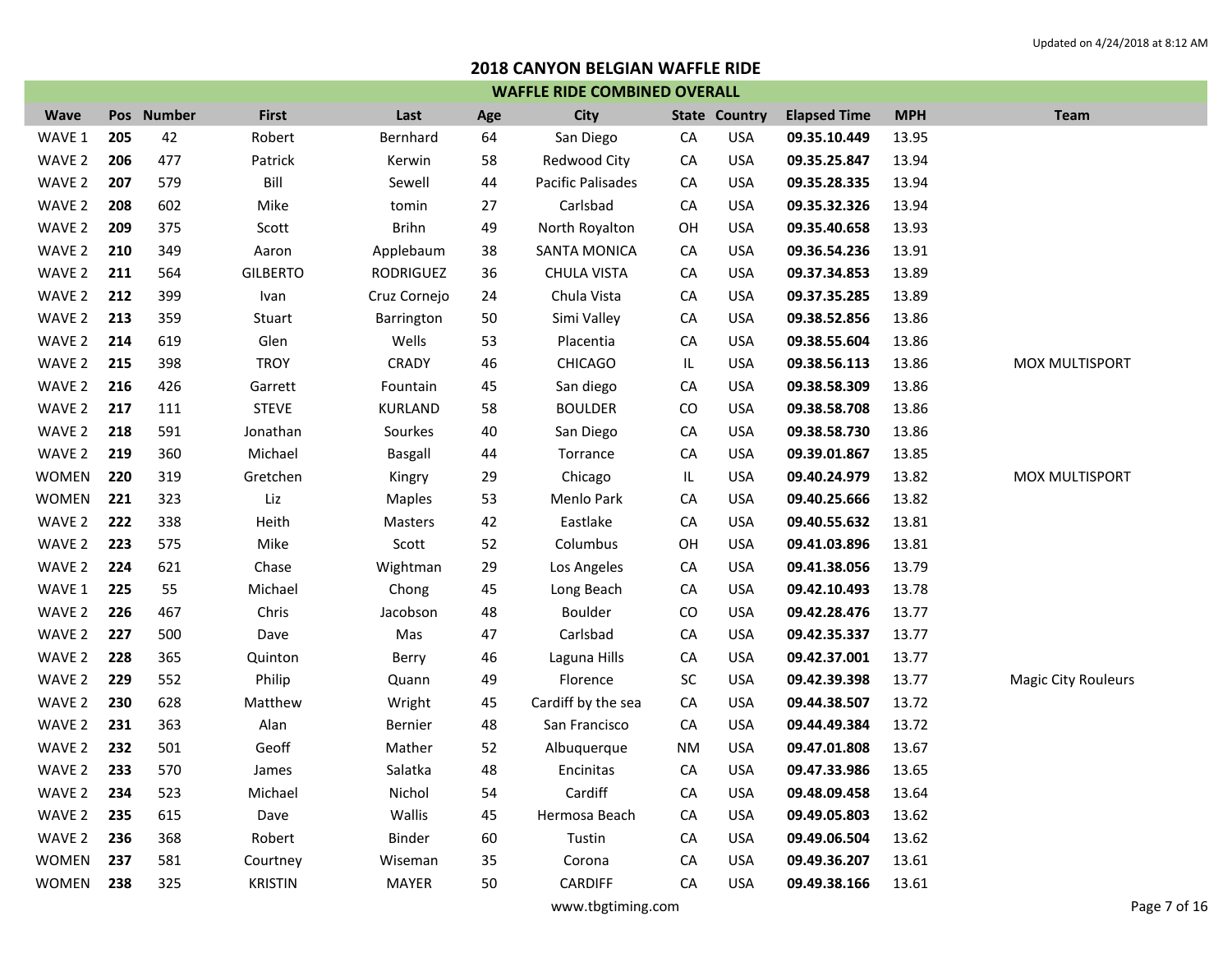|              | <b>WAFFLE RIDE COMBINED OVERALL</b> |            |              |               |     |                        |           |                      |                     |            |                         |  |  |
|--------------|-------------------------------------|------------|--------------|---------------|-----|------------------------|-----------|----------------------|---------------------|------------|-------------------------|--|--|
| <b>Wave</b>  |                                     | Pos Number | <b>First</b> | Last          | Age | City                   |           | <b>State Country</b> | <b>Elapsed Time</b> | <b>MPH</b> | <b>Team</b>             |  |  |
| WAVE 2       | 239                                 | 351        | Ziya         | Arik          | 43  | Laguna Beach           | CA        | <b>USA</b>           | 09.51.09.551        | 13.57      |                         |  |  |
| WAVE 2       | 240                                 | 393        | John         | Clinkinbeard  | 54  | San Clemente           | СA        | <b>USA</b>           | 09.51.18.222        | 13.57      |                         |  |  |
| WAVE 1       | 241                                 | 89         | Mark         | Hanlon        | 45  | <b>Highlands Ranch</b> | CO        | USA                  | 09.51.29.284        | 13.56      |                         |  |  |
| WAVE 1       | 242                                 | 82         | Jason        | Gersting      | 42  | Irvine                 | СA        | <b>USA</b>           | 09.51.54.068        | 13.55      | Knobbe Cycling          |  |  |
| WAVE 1       | 243                                 | 165        | Matt         | Skelton       | 53  | Mercer Island          | <b>WA</b> | <b>USA</b>           | 09.52.02.707        | 13.55      |                         |  |  |
| WAVE 1       | 244                                 | 45         | Eric         | Boarman       | 35  | San Diego              | CA        | <b>USA</b>           | 09.52.22.552        | 13.54      |                         |  |  |
| WAVE 2       | 245                                 | 565        | Todd         | Rodriguez     | 50  | San Clemente           | CA        | <b>USA</b>           | 09.53.09.043        | 13.52      |                         |  |  |
| WAVE 2       | 246                                 | 484        | Jason        | Kummer        | 35  | Pasadena               | СA        | <b>USA</b>           | 09.53.20.188        | 13.52      |                         |  |  |
| WAVE 2       | 247                                 | 603        | William      | Toth          | 53  | Studio City            | CA        | <b>USA</b>           | 09.55.07.106        | 13.48      |                         |  |  |
| WAVE 2       | 248                                 | 441        | Christopher  | Graves        | 52  | <b>PVP</b>             | СA        | <b>USA</b>           | 09.55.08.375        | 13.48      |                         |  |  |
| WAVE 2       | 249                                 | 515        | Rick         | Minnick       | 58  | Carlsbad               | CA        | <b>USA</b>           | 09.57.06.475        | 13.43      |                         |  |  |
| <b>WOMEN</b> | 250                                 | 146        | Jennie       | Phillips      | 56  | Danville               |           |                      | 09.57.09.007        | 13.43      | <b>Hammer Nutrition</b> |  |  |
| WAVE 1       | 251                                 | 639        | <b>Bruce</b> | Pauly         |     | Pleasonton             | CA        | <b>USA</b>           | 09.57.09.318        | 13.43      | Survival Camp           |  |  |
| WAVE 2       | 252                                 | 401        | Daniel       | Davisson      | 58  | Placentia              | CA        | <b>USA</b>           | 09.57.13.871        | 13.43      |                         |  |  |
| WAVE 2       | 253                                 | 377        | <b>Brook</b> | <b>Brouha</b> | 45  | San Diego              | CA        | <b>USA</b>           | 09.57.25.727        | 13.43      |                         |  |  |
| WAVE 2       | 254                                 | 604        | Eric         | Trageser      | 51  | Los Angeles            | СA        | <b>USA</b>           | 09.57.40.496        | 13.42      |                         |  |  |
| WAVE 1       | 255                                 | 108        | John         | Kingry        | 32  | Chicago                | IL.       | <b>USA</b>           | 09.58.07.139        | 13.41      | MOX MULTISPORT          |  |  |
| WAVE 1       | 256                                 | 54         | James        | Chao          | 52  | <b>RSM</b>             | СA        | <b>USA</b>           | 09.58.09.969        | 13.41      |                         |  |  |
| WAVE 2       | 257                                 | 530        | Denis        | O'Meally      | 42  | Pasadena               | CA        | <b>USA</b>           | 09.58.41.282        | 13.4       | <b>RCCLA</b>            |  |  |
| WAVE 2       | 258                                 | 488        | Alexander    | Leu           | 35  | La Crescenta           | CA        | <b>USA</b>           | 09.58.41.760        | 13.4       | <b>RCCLA</b>            |  |  |
| WAVE 2       | 259                                 | 560        | lan          | Richer        | 42  | Altadena               | CA        | <b>USA</b>           | 09.59.58.621        | 13.37      |                         |  |  |
| WAVE 2       | 260                                 | 531        | Casey        | OBrien        | 53  | Corralitos             | CA        | <b>USA</b>           | 10.00.52.786        | 13.35      |                         |  |  |
| WAVE 1       | 261                                 | 91         | David        | Hanson        | 29  | corona                 | CA        | <b>USA</b>           | 10.01.57.399        | 13.33      |                         |  |  |
| WAVE 1       | 262                                 | 59         | Mike         | Conroy        | 33  | Chicago                | IL.       | <b>USA</b>           | 10.02.21.996        | 13.32      | <b>MOX MULTISPORT</b>   |  |  |
| <b>WOMEN</b> | 263                                 | 306        | Christina    | Bonnington    | 31  | Belmont                | CA        | <b>USA</b>           | 10.03.40.408        | 13.29      |                         |  |  |
| WAVE 2       | 264                                 | 582        | Jeff         | Sigua         | 38  | San Diego              | CA        | <b>USA</b>           | 10.03.48.609        | 13.29      |                         |  |  |
| WAVE 2       | 265                                 | 390        | Avery        | Chazen        | 54  | SAN DIEGO              | CA        | <b>USA</b>           | 10.03.52.891        | 13.28      |                         |  |  |
| WAVE 2       | 266                                 | 436        | Colin        | Gilbert       | 46  | Freedom                | CA        | <b>USA</b>           | 10.05.45.174        | 13.24      |                         |  |  |
| WAVE 2       | 267                                 | 444        | Jeff         | Gust          | 50  | <b>Beverly Hills</b>   | СA        | <b>USA</b>           | 10.06.17.971        | 13.23      |                         |  |  |
| WAVE 2       | 268                                 | 498        | Fred         | Mackey        | 30  | Hermosa Beach          | CA        | <b>USA</b>           | 10.06.28.001        | 13.23      |                         |  |  |
| WAVE 2       | 269                                 | 446        | Shane        | Hamman        | 40  | San Diego              | СA        | <b>USA</b>           | 10.07.42.158        | 13.2       |                         |  |  |
| WAVE 2       | 270                                 | 386        | Solomon      | Cantwell      | 40  | San Diego              | СA        | <b>USA</b>           | 10.07.42.740        | 13.2       | I signed up for what?   |  |  |
| WAVE 2       | 271                                 | 434        | Jamieson     | Glenn         |     |                        |           |                      | 10.07.45.269        | 13.2       | Monster Media           |  |  |
| WAVE 2       | 272                                 | 383        | Dave         | Callender     | 62  | Carlsbad               | CA        | <b>USA</b>           | 10.08.42.734        | 13.18      |                         |  |  |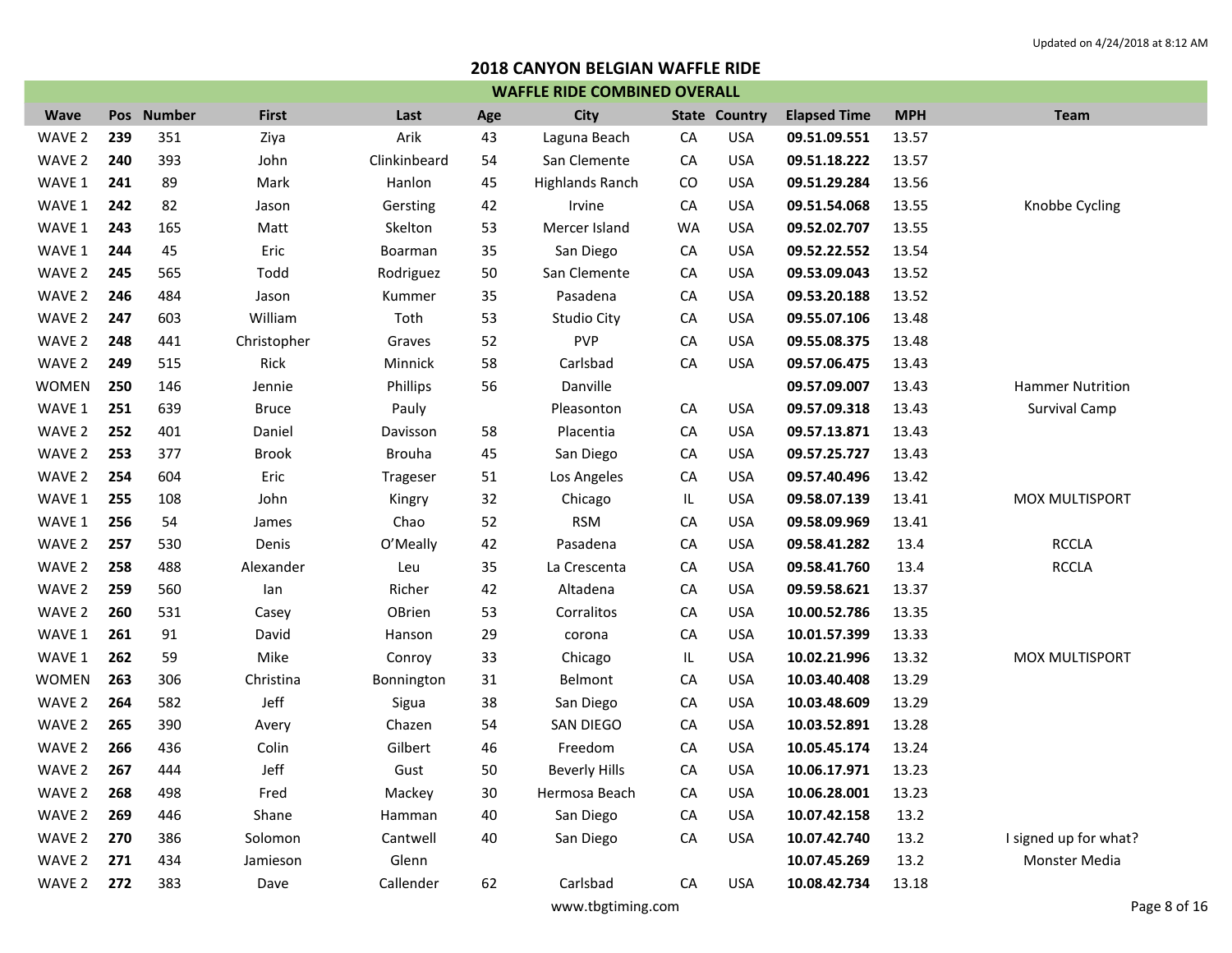|              | <b>WAFFLE RIDE COMBINED OVERALL</b> |            |                |                 |     |                        |    |                      |                     |            |                                    |  |  |
|--------------|-------------------------------------|------------|----------------|-----------------|-----|------------------------|----|----------------------|---------------------|------------|------------------------------------|--|--|
| <b>Wave</b>  |                                     | Pos Number | <b>First</b>   | Last            | Age | <b>City</b>            |    | <b>State Country</b> | <b>Elapsed Time</b> | <b>MPH</b> | <b>Team</b>                        |  |  |
| WAVE 1       | 273                                 | 50         | Bill           | Carlson         | 57  | La Quinta              | CA | <b>USA</b>           | 10.08.44.308        | 13.18      |                                    |  |  |
| WAVE 2       | 274                                 | 413        | Sean           | Durkin          | 40  | San Diego              | CA | <b>USA</b>           | 10.09.26.236        | 13.16      |                                    |  |  |
| <b>WOMEN</b> | 275                                 | 311        | Carmen         | Enns            | 32  | Tempe                  | AZ | <b>USA</b>           | 10.10.44.119        | 13.13      |                                    |  |  |
| WAVE 2       | 276                                 | 536        | Bret           | Parke           | 47  | Scottsdale             | AZ | <b>USA</b>           | 10.11.15.121        | 13.12      |                                    |  |  |
| WAVE 1       | 277                                 | 124        | Jason          | Mark            | 48  | El Segundo             | CA | <b>USA</b>           | 10.11.18.336        | 13.12      |                                    |  |  |
| WAVE 1       | 278                                 | 143        | Jonathan       | Paris           | 31  | San pedro              | CA | <b>USA</b>           | 10.11.27.687        | 13.12      |                                    |  |  |
| WAVE 2       | 279                                 | 410        | Chris          | Duda            | 25  | Hermosa Beach          | CA | <b>USA</b>           | 10.12.09.671        | 13.1       |                                    |  |  |
| WAVE 2       | 280                                 | 343        | William        | Alcorn          | 50  | Portland               | OR | <b>USA</b>           | 10.12.27.766        | 13.1       |                                    |  |  |
| WAVE 2       | 281                                 | 642        | Jason          | Sumner          |     |                        |    | <b>USA</b>           | 10.12.29.055        | 13.1       | Canyon Media                       |  |  |
| WAVE 2       | 282                                 | 491        | Michael        | Louie           | 42  | Los Angeles            | CA | <b>USA</b>           | 10.12.33.845        | 13.1       |                                    |  |  |
| WAVE 2       | 283                                 | 448        | Greg           | <b>Harkins</b>  | 44  | El Cajon               | CA | <b>USA</b>           | 10.12.34.647        | 13.1       |                                    |  |  |
| WAVE 2       | 284                                 | 651        | steven         | camacho         | 48  | manhattan beach        | CA | <b>USA</b>           | 10.12.35.790        | 13.1       |                                    |  |  |
| WAVE 2       | 285                                 | 540        | James          | Paul            | 37  | Mission Viejo          | CA | <b>USA</b>           | 10.12.35.954        | 13.1       |                                    |  |  |
| WAVE 2       | 286                                 | 611        | Poulson        | Wade            | 39  | San Diego              | CA | <b>USA</b>           | 10.12.36.309        | 13.09      |                                    |  |  |
| WAVE 2       | 287                                 | 585        | Marek          | Skoczen         | 50  | <b>Thousand Oaks</b>   | CA | <b>USA</b>           | 10.12.40.188        | 13.09      |                                    |  |  |
| WAVE 2       | 288                                 | 394        | Gary           | Coleman         | 58  | Palos Verdes Estates   | CA | <b>USA</b>           | 10.13.32.039        | 13.08      |                                    |  |  |
| WAVE 2       | 289                                 | 372        | Alex           | Blumenfeld      | 24  | Davis                  | CA | <b>USA</b>           | 10.16.23.982        | 13.01      |                                    |  |  |
| WAVE 2       | 290                                 | 424        | Roger          | Fontes          | 52  | Henderson              | NV | <b>USA</b>           | 10.17.07.978        | 13         | <b>Team Fontes</b>                 |  |  |
| WAVE 2       | 291                                 | 626        | bryan          | winters         | 46  | redondo beach          | CA | <b>USA</b>           | 10.18.22.846        | 12.97      | <b>Team Moist</b>                  |  |  |
| WAVE 2       | 292                                 | 612        | <b>Brad</b>    | Walker          | 42  | Redondo Beach          | CA | <b>USA</b>           | 10.18.23.108        | 12.97      |                                    |  |  |
| WAVE 2       | 293                                 | 508        | barry          | mcwilliams      | 47  | los angeles            | CA | <b>USA</b>           | 10.18.24.837        | 12.97      |                                    |  |  |
| <b>WOMEN</b> | 294                                 | 336        | Daili          | Shang           |     | San Gabriel            | CA | <b>USA</b>           | 10.18.32.323        | 12.97      | <b>RCCLA</b>                       |  |  |
| WAVE 1       | 295                                 | 187        | Jack           | Nosco           |     |                        |    |                      | 10.18.52.781        | 12.96      |                                    |  |  |
| WAVE 2       | 296                                 | 482        | Richard        | Kowalczyk       | 48  | <b>Spanish Springs</b> | NV | <b>USA</b>           | 10.20.31.589        | 12.93      |                                    |  |  |
| WAVE 1       | 297                                 | 48         | Jerry          | Bueno           | 42  | Austin                 | TX | <b>USA</b>           | 10.20.56.494        | 12.92      | 787 Racing                         |  |  |
| WAVE 2       | 298                                 | 460        | todd           | huckins         | 58  | Rancho Santa Fe        | CA | <b>USA</b>           | 10.21.27.115        | 12.91      |                                    |  |  |
| WAVE 2       | 299                                 | 473        | Charlie        | Karstrom        | 30  | Encinitas              | CA | <b>USA</b>           | 10.22.06.765        | 12.89      |                                    |  |  |
| WAVE 2       | 300                                 | 450        | <b>Brendan</b> | Heisler         | 29  | Playa Vista            | CA | <b>USA</b>           | 10.22.10.495        | 12.89      |                                    |  |  |
| WAVE 2       | 301                                 | 458        | brian          | howard          | 54  | Atlanta                | GA | <b>USA</b>           | 10.23.03.601        | 12.88      |                                    |  |  |
| WAVE 2       | 302                                 | 374        | Kevin          | <b>Brewster</b> | 46  | Santee                 | CA | <b>USA</b>           | 10.23.50.813        | 12.86      |                                    |  |  |
| WAVE 2       | 303                                 | 648        | Pat            | Mulquin         |     |                        |    |                      | 10.24.22.144        | 12.85      | Swamis                             |  |  |
| WAVE 2       | 304                                 | 451        | Kyle           | Heron           | 57  | Modesto                | CA | <b>USA</b>           | 10.25.11.005        | 12.83      |                                    |  |  |
| WAVE 2       | 305                                 | 428        | Nicholas       | Frazee          | 35  | Santa Monica           | CA | <b>USA</b>           | 10.25.12.643        | 12.83      | Braveheart Coaching Salt Lake City |  |  |
| <b>WOMEN</b> | 306                                 | 326        | erin           | mccarty         | 47  | san jose               | CA | <b>USA</b>           | 10.25.33.619        | 12.82      |                                    |  |  |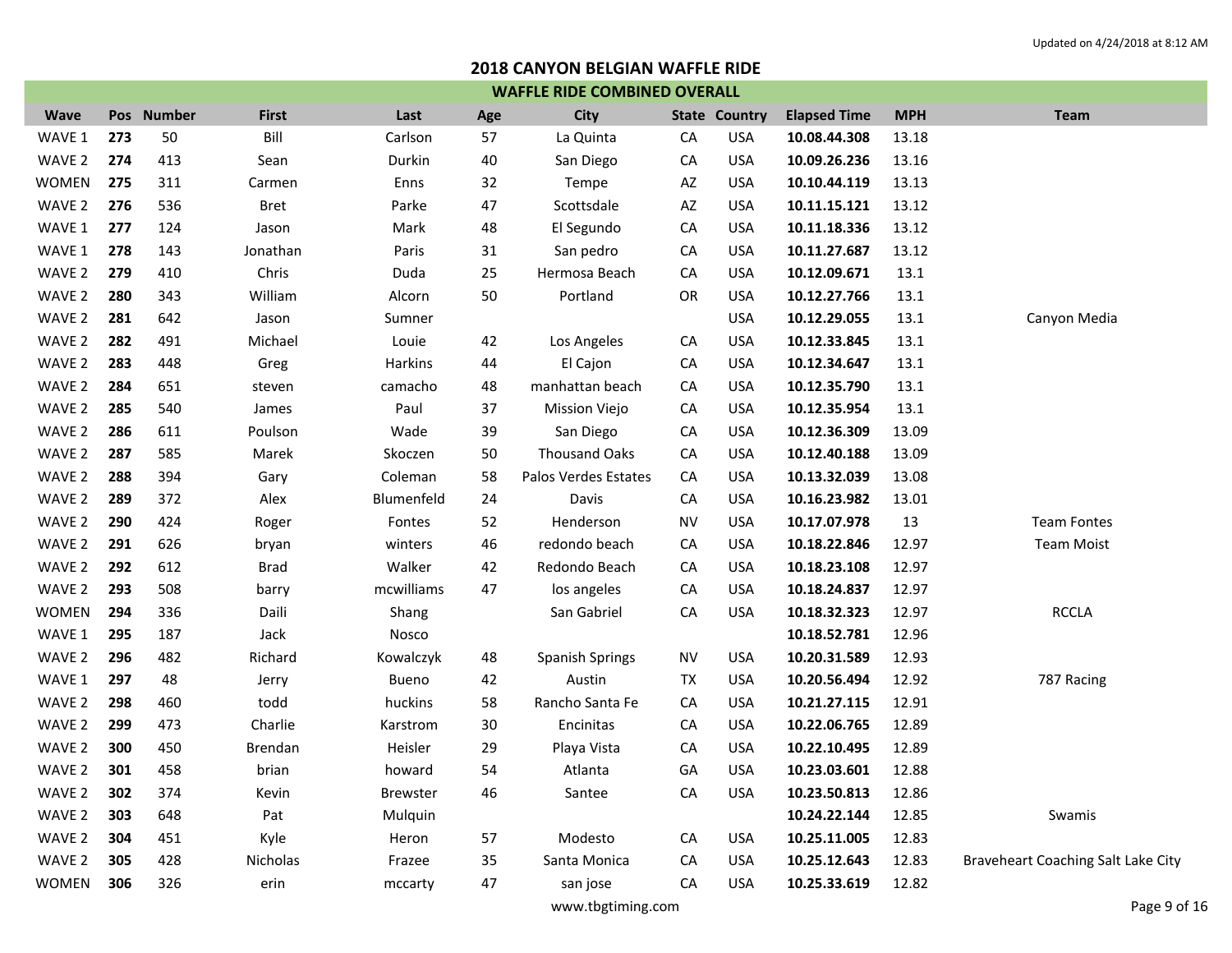|              | <b>WAFFLE RIDE COMBINED OVERALL</b> |            |                   |                  |     |                      |           |                      |                     |            |                             |  |  |
|--------------|-------------------------------------|------------|-------------------|------------------|-----|----------------------|-----------|----------------------|---------------------|------------|-----------------------------|--|--|
| <b>Wave</b>  |                                     | Pos Number | <b>First</b>      | Last             | Age | <b>City</b>          |           | <b>State Country</b> | <b>Elapsed Time</b> | <b>MPH</b> | <b>Team</b>                 |  |  |
| WAVE 2       | 307                                 | 576        | Scott             | Eisen            | 49  | Glencoe              | IL        | <b>USA</b>           | 10.25.56.705        | 12.82      |                             |  |  |
| WAVE 2       | 308                                 | 568        | Paul              | Rosenblum        | 53  | <b>Highland Park</b> | IL        | <b>USA</b>           | 10.25.57.181        | 12.82      |                             |  |  |
| WAVE 2       | 309                                 | 414        | Peter             | Eatherton        | 39  | winnetka             | IL        | <b>USA</b>           | 10.25.57.881        | 12.82      |                             |  |  |
| WAVE 2       | 310                                 | 632        | Tommy             | Young            | 44  | Memphis              | <b>TN</b> | <b>USA</b>           | 10.25.59.389        | 12.81      |                             |  |  |
| WAVE 2       | 311                                 | 627        | Jacob             | Wofford          | 34  | San Diego            | CA        | <b>USA</b>           | 10.26.03.563        | 12.81      |                             |  |  |
| WAVE 2       | 312                                 | 356        | jak               | barnett          | 46  | santee               | CA        | <b>USA</b>           | 10.26.10.243        | 12.81      |                             |  |  |
| WAVE 1       | 313                                 | 74         | christopher       | fillo            | 54  | Pacific Palisades    | CA        | <b>USA</b>           | 10.26.44.186        | 12.8       |                             |  |  |
| WAVE 2       | 314                                 | 517        | Kurt              | Molter           | 51  | N. Royalton          | OH        | <b>USA</b>           | 10.27.22.780        | 12.79      |                             |  |  |
| WAVE 2       | 315                                 | 342        | Marc              | Aguilar          | 35  | San Marcos           | CA        | <b>USA</b>           | 10.28.17.362        | 12.77      |                             |  |  |
| WAVE 1       | 316                                 | 186        | Lee               | Ziff             | 57  | <b>Beverly Hills</b> | CA        | <b>USA</b>           | 10.28.26.654        | 12.76      |                             |  |  |
| <b>WOMEN</b> | 317                                 | 321        | SYLVIA            | <b>MAAS</b>      | 54  | SAN DIEGO            | CA        | <b>USA</b>           | 10.28.51.004        | 12.76      |                             |  |  |
| WAVE 2       | 318                                 | 637        | nathan            | zimmer           | 36  | lithia               | FL.       | <b>USA</b>           | 10.29.09.584        | 12.75      |                             |  |  |
| WAVE 1       | 319                                 | 18         | Robbie            | Ventura          | 46  | highland park        | IL        | <b>USA</b>           | 10.30.58.214        | 12.71      |                             |  |  |
| WAVE 1       | 320                                 | 112        | Norm Brian Martin | Laird            | 53  | San Diego            | CA        | <b>USA</b>           | 10.30.59.819        | 12.71      |                             |  |  |
| WAVE 1       | 321                                 | 184        | carl              | wittig           | 50  | Rancho Mirage        | CA        | <b>USA</b>           | 10.31.00.295        | 12.71      |                             |  |  |
| WAVE 1       | 322                                 | 118        | Benjamin          | Liu              | 45  | Costa Mesa           | CA        | <b>USA</b>           | 10.31.15.196        | 12.71      |                             |  |  |
| WAVE 1       | 323                                 | 72         | Bob               | Fetherston       | 65  | Los Gatos            | CA        | <b>USA</b>           | 10.31.41.091        | 12.7       |                             |  |  |
| WAVE 2       | 324                                 | 431        | Alberto           | Galante          | 27  | San Diego            | CA        | <b>USA</b>           | 10.33.48.545        | 12.66      | <b>Breakaway Training</b>   |  |  |
| WAVE 2       | 325                                 | 447        | Tom               | Hanrahan         | 53  | Stouffville          | ON        | CAN                  | 10.33.50.089        | 12.66      |                             |  |  |
| WAVE 2       | 326                                 | 535        | Robert            | Palacios         | 58  | Long Beach           | CA        | <b>USA</b>           | 10.33.50.430        | 12.66      |                             |  |  |
| WAVE 2       | 327                                 | 364        | Olivier           | Berron           | 47  | Carlsbad             | CA        | <b>USA</b>           | 10.34.07.881        | 12.65      |                             |  |  |
| WAVE 2       | 328                                 | 541        | Ronnie            | Peel             | 43  | San Diego            | CA        | <b>USA</b>           | 10.36.33.810        | 12.6       |                             |  |  |
| WAVE 2       | 329                                 | 545        | Matt              | Post             | 44  | La Mesa              | CA        | <b>USA</b>           | 10.36.33.832        | 12.6       |                             |  |  |
| WAVE 2       | 330                                 | 479        | Donald            | King             | 43  | Encinitas            | CA        | <b>USA</b>           | 10.37.35.395        | 12.58      | Swamis                      |  |  |
| WAVE 2       | 331                                 | 456        | John              | Hollansworth Jr. | 59  | Escondido            | CA        | <b>USA</b>           | 10.37.47.675        | 12.58      |                             |  |  |
| <b>WOMEN</b> | 332                                 | 303        | KATIE             | ARAUJO           | 30  | <b>SAN MARCOS</b>    | CA        | <b>USA</b>           | 10.39.13.824        | 12.55      |                             |  |  |
| WAVE 2       | 333                                 | 403        | Armando           | de Armas         | 61  | Long beach           | CA        | <b>USA</b>           | 10.39.49.482        | 12.54      |                             |  |  |
| WAVE 2       | 334                                 | 608        | Alejandro         | Vasquez          | 46  | Eastvale             | CA        | <b>USA</b>           | 10.39.54.526        | 12.54      | <b>Monster Media Racing</b> |  |  |
| WAVE 2       | 335                                 | 549        | David             | Puente Jr        | 39  | kailua               | HI        | <b>USA</b>           | 10.40.13.701        | 12.53      |                             |  |  |
| <b>WOMEN</b> | 336                                 | 305        | Kristiina         | Beary            | 41  | Laguna Niguel        | CA        | <b>USA</b>           | 10.42.27.766        | 12.49      | Pure Ride Cycles            |  |  |
| WAVE 1       | 337                                 | 178        | Philip            | Vrieling         | 54  | Modesto              | CA        | <b>USA</b>           | 10.42.53.008        | 12.48      |                             |  |  |
| WAVE 2       | 338                                 | 527        | Christian         | Norman           | 43  | Los Angeles          | CA        | <b>USA</b>           | 10.43.00.293        | 12.48      |                             |  |  |
| WAVE 2       | 339                                 | 114        | Tom               | Danielson        |     |                      |           |                      | 10.43.45.672        | 12.46      | Sinch Cycling               |  |  |
| WAVE 2       | 340                                 | 487        | Kyle              | Leliaert         | 31  | Salinas              | CA        | <b>USA</b>           | 10.45.47.434        | 12.42      | I signed up for what?       |  |  |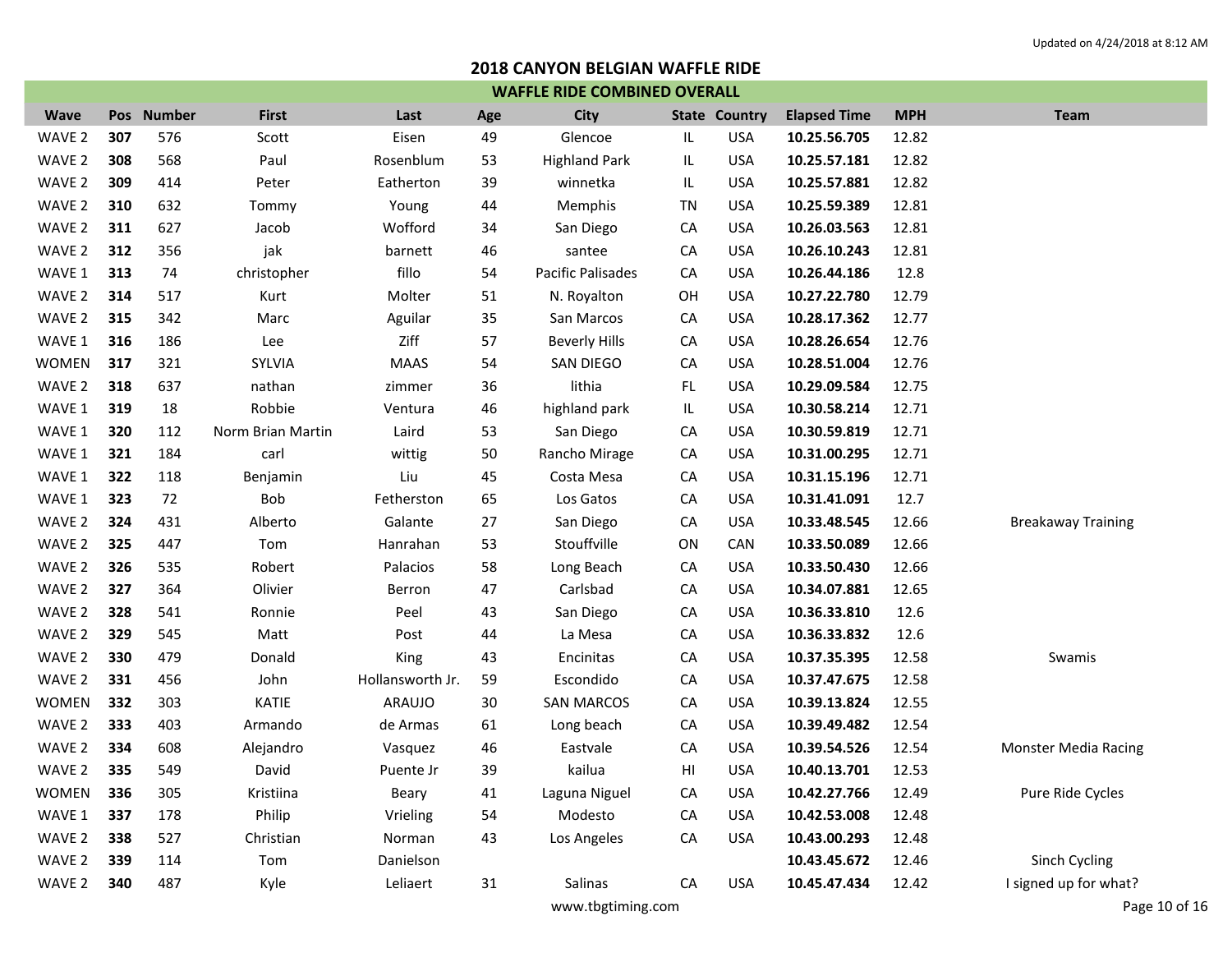|              | <b>WAFFLE RIDE COMBINED OVERALL</b> |            |                |                  |     |                       |            |                      |                     |            |                        |  |  |
|--------------|-------------------------------------|------------|----------------|------------------|-----|-----------------------|------------|----------------------|---------------------|------------|------------------------|--|--|
| <b>Wave</b>  |                                     | Pos Number | <b>First</b>   | Last             | Age | <b>City</b>           |            | <b>State Country</b> | <b>Elapsed Time</b> | <b>MPH</b> | <b>Team</b>            |  |  |
| WAVE 2       | 341                                 | 454        | Jerod          | Hitzel           | 34  | San Diego             | CA         | <b>USA</b>           | 10.45.48.746        | 12.42      |                        |  |  |
| WAVE 2       | 342                                 | 616        | Zachary        | Weidenaar        | 35  | Lansing               | IL         | USA                  | 10.45.51.574        | 12.42      | MOX MULTISPORT         |  |  |
| WAVE 1       | 343                                 | 120        | Rawley         | Macias           | 34  | Escondido             | CA         | <b>USA</b>           | 10.46.50.043        | 12.4       |                        |  |  |
| WAVE 1       | 344                                 | 489        | <b>Brett</b>   | Levitt           | 42  | Deerfield             | IL         | <b>USA</b>           | 10.48.44.784        | 12.37      |                        |  |  |
| WAVE 1       | 345                                 | 623        | Rich           | Williams         | 43  | Chicago               | IL         | <b>USA</b>           | 10.48.45.211        | 12.37      |                        |  |  |
| WAVE 1       | 346                                 | 144        | Michael        | Patch            | 31  | New York              | ΝY         | <b>USA</b>           | 10.48.48.022        | 12.36      |                        |  |  |
| WAVE 2       | 347                                 | 635        | Nicolas        | Zafiroglu        | 49  | Dublin                | CA         | <b>USA</b>           | 10.48.57.884        | 12.36      |                        |  |  |
| WAVE 2       | 348                                 | 538        | keith          | pask             | 44  | edmonton              | AB         | CAN                  | 10.49.04.565        | 12.36      |                        |  |  |
| WAVE 2       | 349                                 | 590        | Dean           | Snihur           | 39  | Edmonton              | AB         | CAN                  | 10.49.04.724        | 12.36      | iGregari               |  |  |
| <b>WOMEN</b> | 350                                 | 320        | Jennifer       | Kraatz           | 44  | <b>Boynton Beach</b>  | FL         | <b>USA</b>           | 10.50.50.839        | 12.33      |                        |  |  |
| WAVE 2       | 351                                 | 367        | Steve          | <b>Biggs</b>     | 50  | Clayton               | CA         | <b>USA</b>           | 10.51.26.143        | 12.31      | <b>CBRE Racing</b>     |  |  |
| WAVE 2       | 352                                 | 601        | Bear           | Thompson         | 61  | <b>Thousand Oaks</b>  | CA         | <b>USA</b>           | 10.51.27.188        | 12.31      |                        |  |  |
| WAVE 2       | 353                                 | 633        | Will           | Young            | 31  | Ventura               | CA         | USA                  | 10.51.30.853        | 12.31      | I signed up for what?  |  |  |
| WAVE 2       | 354                                 | 624        | Adam           | Willner          | 52  | MILL VALLEY           | CA         | USA                  | 10.52.24.783        | 12.3       |                        |  |  |
| WAVE 2       | 355                                 | 555        | Eric           | Reed             | 43  | La Mesa               | CA         | <b>USA</b>           | 10.53.08.148        | 12.28      |                        |  |  |
| WAVE 2       | 356                                 | 567        | David          | Rosen            | 45  | Beaverton             | <b>OR</b>  | <b>USA</b>           | 10.53.10.676        | 12.28      |                        |  |  |
| WAVE 2       | 357                                 | 631        | Michael        | Yip              | 38  | La Mesa               | CA         | <b>USA</b>           | 10.53.10.916        | 12.28      |                        |  |  |
| <b>WOMEN</b> | 358                                 | 309        | Casey          | Cohenmeyer       | 43  | San Diego             | CA         | <b>USA</b>           | 10.55.26.530        | 12.24      |                        |  |  |
| WAVE 1       | 359                                 | 47         | Andrew         | <b>Brightman</b> | 50  | San Diego             | CA         | <b>USA</b>           | 10.55.26.775        | 12.24      |                        |  |  |
| WAVE 2       | 360                                 | 392        | Hugh           | Chung            | 39  | Fullerton             | CA         | <b>USA</b>           | 10.56.31.592        | 12.22      |                        |  |  |
| WAVE 2       | 361                                 | 525        | Jeff           | Nickell          | 61  | Whittier              | CA         | <b>USA</b>           | 10.56.55.756        | 12.21      |                        |  |  |
| WAVE 2       | 362                                 | 588        | Jeffrey        | Smith            | 35  | Seattle               | WA         | <b>USA</b>           | 10.57.15.417        | 12.21      |                        |  |  |
| WAVE 2       | 363                                 | 371        | Arnold         | Blankenship      | 51  | San Diego             | CA         | <b>USA</b>           | 10.58.15.787        | 12.19      |                        |  |  |
| WAVE 2       | 364                                 | 457        | Chris          | Homel            | 51  | <b>Woodland Hills</b> | CA         | <b>USA</b>           | 11.01.27.417        | 12.13      |                        |  |  |
| WAVE 2       | 365                                 | 357        | John           | Baron            | 36  | San Diego             | CA         | <b>USA</b>           | 11.04.27.824        | 12.07      |                        |  |  |
| WAVE 2       | 366                                 | 630        | Robert         | Yates            | 36  | Studio City           | CA         | USA                  | 11.04.34.396        | 12.07      |                        |  |  |
| WAVE 2       | 367                                 | 402        | Bowen          | Dazey            | 36  | CARNATION             | WA         | <b>USA</b>           | 11.05.30.654        | 12.05      |                        |  |  |
| WAVE 2       | 368                                 | 429        | Alex           | Freitas          | 30  | Pasadena              | CA         | <b>USA</b>           | 11.07.52.869        | 12.01      |                        |  |  |
| WAVE 2       | 369                                 | 452        | <b>STEPHEN</b> | <b>HIGGINS</b>   | 58  | san pedro             | CA         | <b>USA</b>           | 11.08.04.107        | 12.01      |                        |  |  |
| WAVE 2       | 370                                 | 358        | jeremy         | barrett          | 56  | <b>Culver City</b>    | <b>UNK</b> | <b>USA</b>           | 11.09.18.128        | 11.99      |                        |  |  |
| WAVE 2       | 371                                 | 339        | Dan            | Quick            |     |                       |            |                      | 11.09.18.847        | 11.99      |                        |  |  |
| WAVE 2       | 372                                 | 494        | Matt           | Lyman            | 48  | Hermosa Baech         | CA         | <b>USA</b>           | 11.09.21.041        | 11.98      |                        |  |  |
| WAVE 1       | 373                                 | 132        | Christopher    | Morales          | 32  | San Diego             | CA         | <b>USA</b>           | 11.11.51.017        | 11.94      | San Diego Bicycle Club |  |  |
| <b>WOMEN</b> | 374                                 | 334        | Cyndi          | Wong             | 50  | Albany                | CA         | USA                  | 11.12.50.347        | 11.92      |                        |  |  |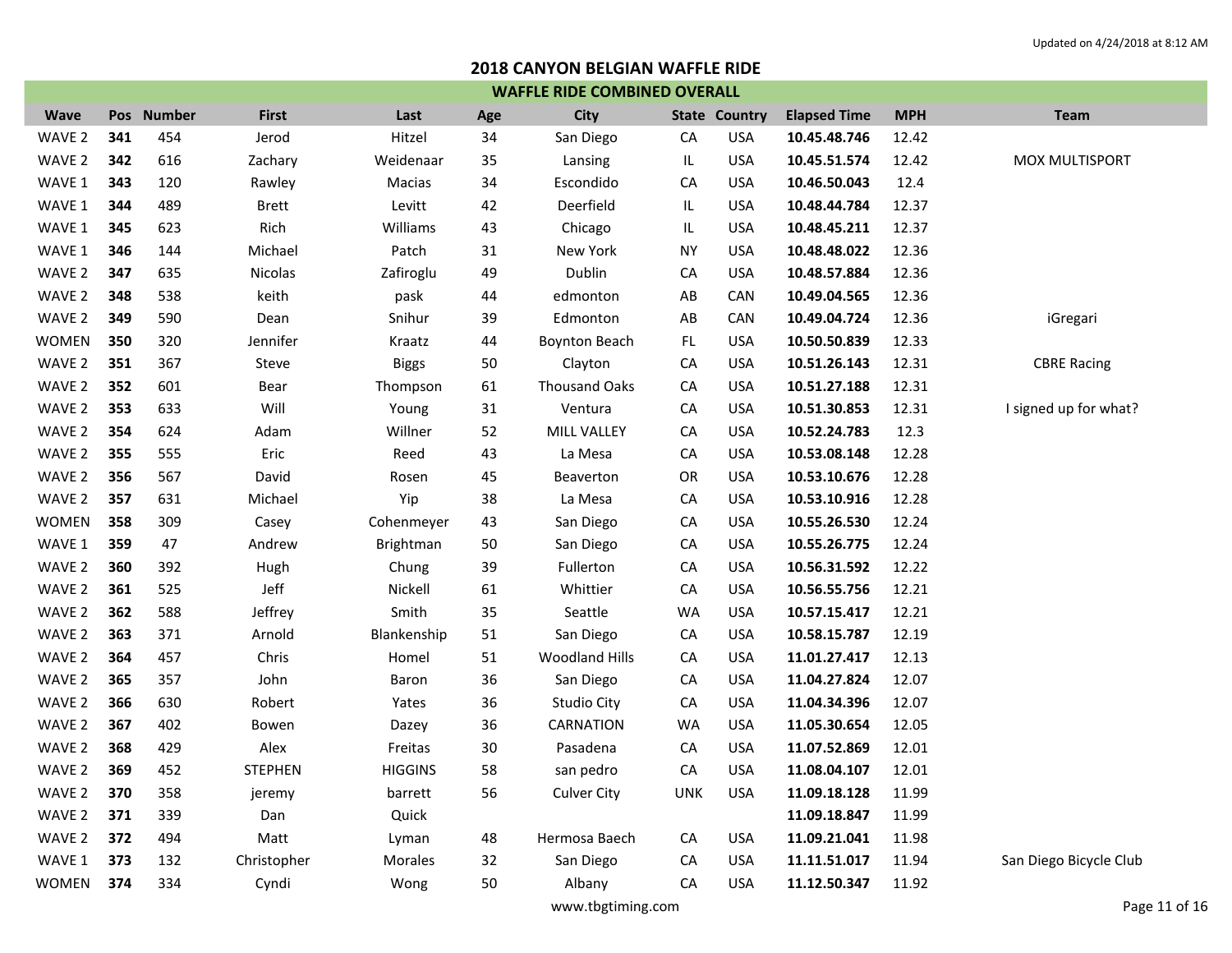| <b>Wave</b>  |     | Pos Number | <b>First</b> | Last       | Age | <b>City</b>           |            | <b>State Country</b> | <b>Elapsed Time</b> | <b>MPH</b> | <b>Team</b>                      |
|--------------|-----|------------|--------------|------------|-----|-----------------------|------------|----------------------|---------------------|------------|----------------------------------|
| WAVE 2       | 375 | 561        | Will         | Ritchie    | 34  | Encinitas             | CA         | <b>USA</b>           | 11.14.04.644        | 11.9       |                                  |
| WAVE 2       | 376 | 395        | Alejandro    | Colmenero  | 29  | cuernavaca            | <b>UNK</b> | <b>MEX</b>           | 11.16.43.496        | 11.85      | Atomika Racing                   |
| WAVE 2       | 377 | 422        | Guillermo    | Femat      | 43  | cuernavaca            | <b>UNK</b> | <b>MEX</b>           | 11.16.43.503        | 11.85      | Atomika Racing                   |
| WAVE 2       | 378 | 506        | <b>Brock</b> | McNally    | 46  | <b>TACOMA</b>         | WA         | <b>USA</b>           | 11.16.44.710        | 11.85      |                                  |
| WAVE 2       | 379 | 534        | Tollman      | Owens      | 41  | Portland              | <b>OR</b>  | <b>USA</b>           | 11.16.45.478        | 11.85      |                                  |
| WAVE 2       | 380 | 449        | Johnny       | Haygood    | 21  | Chino Hills           | CA         | <b>USA</b>           | 11.17.18.976        | 11.84      |                                  |
| WAVE 2       | 381 | 445        | Robert       | Halton     | 45  | Seattle               | WA         | <b>USA</b>           | 11.19.21.113        | 11.81      |                                  |
| WAVE 2       | 382 | 652        | <b>BUTCH</b> | PURGANAN   | 41  | SEATTLE               | WA         | <b>USA</b>           | 11.19.21.456        | 11.81      |                                  |
| WAVE 2       | 383 | 507        | Chad         | McWhinnie  | 48  | Tucson                | AZ         | <b>USA</b>           | 11.19.54.912        | 11.8       |                                  |
| WAVE 2       | 384 | 495        | jeffrey      | lyon       | 46  | orinda                | CA         | <b>USA</b>           | 11.20.36.552        | 11.79      |                                  |
| WAVE 2       | 385 | 574        | <b>Nick</b>  | Sciarrilli | 36  | Irvine                | CA         | <b>USA</b>           | 11.21.37.976        | 11.77      |                                  |
| WAVE 1       | 386 | 179        | Miki         | Vuckovich  | 49  | San Diego             | CA         | <b>USA</b>           | 11.21.49.656        | 11.77      | Coureur Elite Cycling p-b Canyon |
| WAVE 2       | 387 | 522        | Howard       | Nemetz     | 61  | Los Angeles           | CA         | <b>USA</b>           | 11.24.23.070        | 11.72      |                                  |
| WAVE 1       | 388 | 105        | J.           | Juelis     | 49  | Calabasas             | CA         | <b>USA</b>           | 11.24.55.859        | 11.71      |                                  |
| WAVE 2       | 389 | 421        | Louie        | Felix      | 46  | Idyllwild             | CA         | <b>USA</b>           | 11.25.54.974        | 11.7       |                                  |
| WAVE 2       | 390 | 599        | Joey         | Tanner     | 32  | Chino                 | CA         | <b>USA</b>           | 11.25.56.517        | 11.69      |                                  |
| WAVE 1       | 391 | 177        | Quoc         | Vo         | 50  | La Mesa               | CA         | <b>USA</b>           | 11.26.33.016        | 11.68      |                                  |
| WAVE 2       | 392 | 504        | alain        | Mazer      | 48  | <b>VISTA</b>          | CA         | <b>USA</b>           | 11.30.48.160        | 11.61      |                                  |
| WAVE 2       | 393 | 638        | Jim          | Watson     |     |                       |            | <b>USA</b>           | 11.31.17.914        | 11.6       | <b>Survival Camp</b>             |
| WAVE 1       | 394 | 63         | Andrew       | Dickinson  | 40  | Salt Lake City        | CA         | <b>USA</b>           | 11.32.40.814        | 11.58      |                                  |
| <b>WOMEN</b> | 395 | 302        | Nancy        | Aguilar    | 57  | Newbury Park          | CA         | <b>USA</b>           | 11.36.49.485        | 11.51      |                                  |
| WAVE 2       | 396 | 518        | John         | Moore      | 54  | Bonita                | CA         | <b>USA</b>           | 11.37.16.274        | 11.5       |                                  |
| WAVE 2       | 397 | 440        | Michael      | Goodman    | 54  | <b>Valley Village</b> | CA         | <b>USA</b>           | 11.37.24.587        | 11.5       |                                  |
| WAVE 2       | 398 | 443        | Eric         | Gressler   | 50  | <b>Burbank</b>        | CA         | <b>USA</b>           | 11.37.24.637        | 11.5       |                                  |
| WAVE 2       | 399 | 472        | Eric         | Kalvelage  | 37  | Encinitas             | CA         | <b>USA</b>           | 11.37.43.013        | 11.5       |                                  |
| WAVE 2       | 400 | 573        | Tim          | Schroepfer | 58  | North Mankato         | MN         | <b>USA</b>           | 11.37.50.520        | 11.5       |                                  |
| WAVE 1       | 401 | 102        | Glenn        | Imke       | 51  | Bakersfield           | CA         | <b>USA</b>           | 11.39.30.073        | 11.47      |                                  |
| WAVE 2       | 402 | 35         | Peter        | Andrews    | 41  | Las Vegas             | <b>NV</b>  | <b>USA</b>           | 11.39.58.576        | 11.46      |                                  |
| WAVE 2       | 403 | 344        | espertias    | alvarez    | 39  | Noth LASVEGAS         | <b>NV</b>  | <b>USA</b>           | 11.40.00.970        | 11.46      |                                  |
| WAVE 2       | 404 | 526        | alex         | nieroth    | 66  | oakley                | UT         | <b>USA</b>           | 11.45.30.478        | 11.37      |                                  |
| WAVE 2       | 405 | 459        | andrew       | howell     | 26  | scottsdale            | AZ         | <b>USA</b>           | 11.46.07.322        | 11.36      |                                  |
| <b>WOMEN</b> | 406 | 308        | Grace        | Choe       | 47  | Fullerton             | CA         | <b>USA</b>           | 11.50.32.481        | 11.29      |                                  |
| WAVE 2       | 407 | 388        | Anthony      | Casarona   | 44  | Scottsdale            | AZ         | <b>USA</b>           | 11.59.56.123        | 11.14      |                                  |
| WAVE 2       | 408 | 391        | David Wei    | Chuang     | 53  | Portland              | OR         | <b>USA</b>           | 12.02.28.788        | 11.1       |                                  |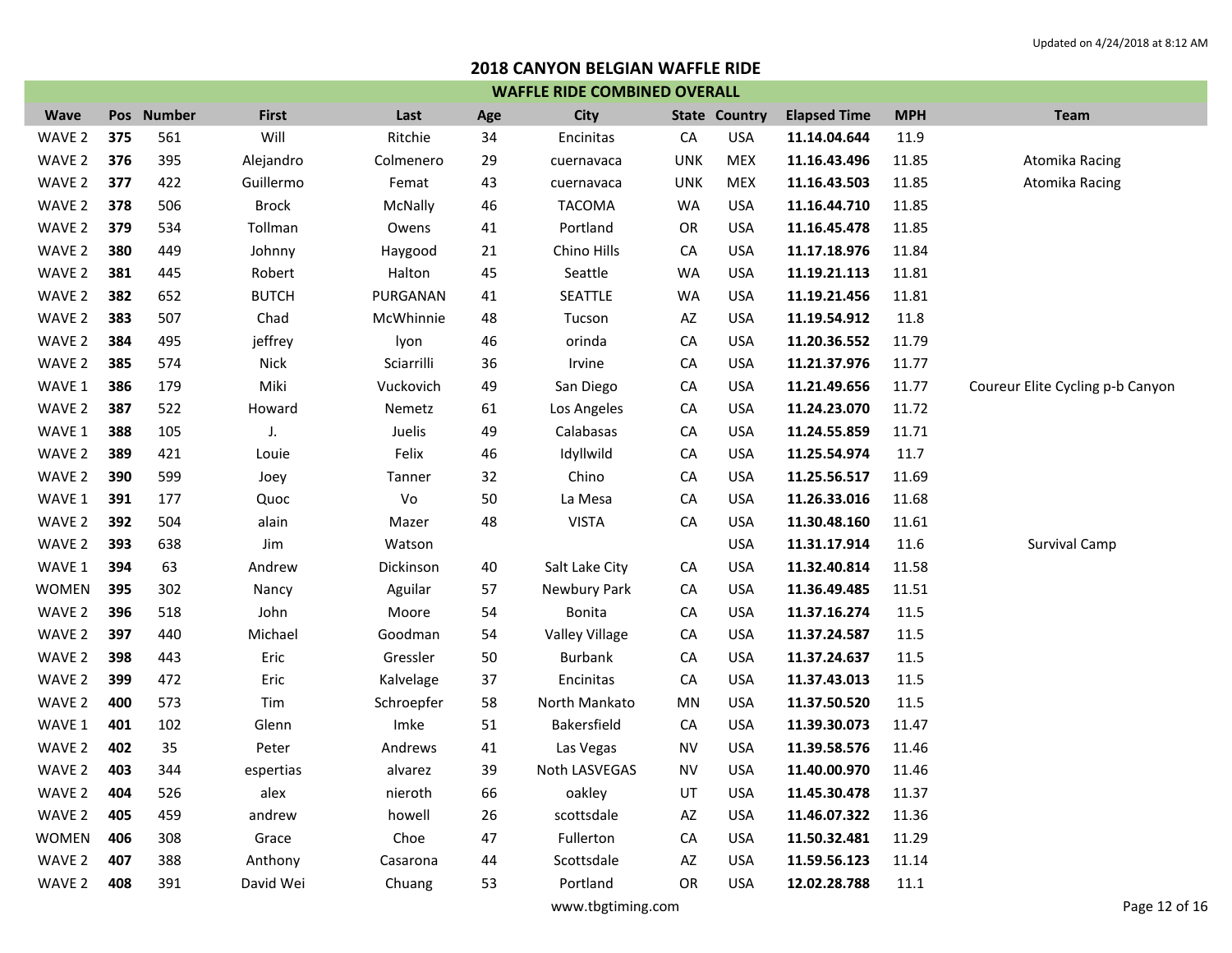| <b>WAFFLE RIDE COMBINED OVERALL</b> |            |            |                |                 |     |                      |           |                      |                     |            |                        |
|-------------------------------------|------------|------------|----------------|-----------------|-----|----------------------|-----------|----------------------|---------------------|------------|------------------------|
| <b>Wave</b>                         |            | Pos Number | <b>First</b>   | Last            | Age | <b>City</b>          |           | <b>State Country</b> | <b>Elapsed Time</b> | <b>MPH</b> | <b>Team</b>            |
| WAVE 2                              | 409        | 598        | Marvin         | Suntonvipart    | 43  | PLAYA DEL REY        | CA        | <b>USA</b>           | 12.11.33.144        | 10.97      |                        |
| WAVE <sub>2</sub>                   | 410        | 352        | Michael        | Askew           | 35  | Alhambra             | CA        | <b>USA</b>           | 12.20.20.573        | 10.84      |                        |
| WAVE 2                              | 411        | 442        | tom            | greek           | 46  | lo angeles           | CA        | <b>USA</b>           | 12.20.24.723        | 10.83      | GSC                    |
| WAVE 2                              | 412        | 649        | Vincent        | Casiano         |     |                      |           |                      | 12.49.43.934        | 10.42      | Team Ninja             |
| WAVE 2                              | 413        | 423        | David          | Fogelson        | 66  | Pacific Palisades    | CA        | <b>USA</b>           | 12.49.43.934        | 10.42      |                        |
| WAVE 2                              | <b>DNF</b> | 354        | James          | Baker           | 55  | San Jose             | CA        | <b>USA</b>           | $-1 - 1 - 1 = 0$    | 0          |                        |
| WAVE 2                              | <b>DNF</b> | 355        | Matthew        | Baldwin         | 39  | Lithia               | FL.       | <b>USA</b>           | $-2 - 1$            | 0          |                        |
| WAVE <sub>2</sub>                   | <b>DNF</b> | 373        | Rob            | <b>Braid</b>    | 51  | Westlake Village     | CA        | <b>USA</b>           | 05.53.40.784        | 22.68      |                        |
| WAVE <sub>2</sub>                   | <b>DNF</b> | 407        | justin         | dillon          | 37  | Dana Point           | CA        | <b>USA</b>           | $-2 - 1$            | 0          |                        |
| WAVE 2                              | <b>DNF</b> | 411        | Marcus         | Duda            | 61  | Greensboro           | <b>NC</b> | <b>USA</b>           | 01.48.21.595        | 74.03      |                        |
| WAVE <sub>2</sub>                   | <b>DNF</b> | 430        | Ben            | Frost           | 34  | Santa Monica         | CA        | <b>USA</b>           | 09.59.12.237        | 13.39      |                        |
| WAVE 2                              | <b>DNF</b> | 478        | David          | Kim             | 44  | Venice               | CA        | <b>USA</b>           | 10.20.07.451        | 12.94      |                        |
| WAVE 2                              | <b>DNF</b> | 496        | MICHAEL        | MACARE          | 44  | Carlsbad             | CA        | <b>USA</b>           | $- - - - -$         | 0          |                        |
| WAVE 2                              | <b>DNF</b> | 520        | Yoshi          | Nakayama        | 55  | Hacienda Heights     | CA        | <b>USA</b>           | $- - - - -$         | 0          |                        |
| WAVE <sub>2</sub>                   | <b>DNF</b> | 528        | Toby           | Northcote-Smith | 45  | <b>Studio Clty</b>   | CA        | <b>USA</b>           | 05.53.40.542        | 22.68      |                        |
| WAVE 2                              | <b>DNF</b> | 547        | marq           | Prince          | 53  | El Segundo           | CA        | <b>USA</b>           | 05.58.09.091        | 22.4       |                        |
| WAVE 2                              | <b>DNF</b> | 548        | mike           | pubentz         | 58  | Escondido            | CA        | <b>USA</b>           | 06.00.21.534        | 22.26      |                        |
| WAVE 2                              | <b>DNF</b> | 597        | Shawn          | <b>Stinson</b>  | 53  | Park City            | UT        | <b>USA</b>           | 06.00.21.476        | 22.26      |                        |
| WAVE 2                              | <b>DNF</b> | 645        | Richardo       | Cecena          |     |                      |           |                      | 05.39.42.916        | 23.61      | Halo Headband          |
| WAVE 1                              | <b>DNF</b> | 17         | <b>Brandon</b> | Baker           | 26  | Santa Barbara        | CA        | <b>USA</b>           | $- - - - -$         | 0          |                        |
| WAVE 1                              | <b>DNF</b> | 38         | Alex           | Armstrong       | 41  | Draper               | UT        | <b>USA</b>           | --.--               | 0          | <b>RCCLA</b>           |
| WAVE 1                              | <b>DNF</b> | 71         | Pablo          | Espinosa        | 47  | <b>Mountain View</b> | CA        | <b>USA</b>           | $-1 - 1 - 1 = 0$    | 0          |                        |
| WAVE 1                              | <b>DNF</b> | 92         | Jay            | Harger          | 44  | San Diego            | CA        | <b>USA</b>           | $- - - - -$         | 0          |                        |
| WAVE 1                              | <b>DNF</b> | 93         | Coulton        | Hartrich        | 34  | Westlake Village     | CA        | <b>USA</b>           | 07.12.28.904        | 18.55      |                        |
| WAVE 1                              | <b>DNF</b> | 127        | jake           | mclaughlin      | 36  | san marcos           | CA        | <b>USA</b>           | $-1 - 1 - 1 = 0$    | 0          |                        |
| WAVE 1                              | <b>DNF</b> | 151        | richard        | ramsey          | 50  | Laguna Beach         | CA        | <b>USA</b>           | $-1 - 1 - 1 = 0$    | 0          |                        |
| WAVE 1                              | <b>DNF</b> | 153        | William        | Raus            | 21  | Oceanside            | CA        | <b>USA</b>           | --.--               | 0          |                        |
| WAVE 1                              | <b>DNF</b> | 162        | Michael        | Sheehan         | 26  | Austin               | <b>TX</b> | <b>USA</b>           | $-1 - 1 - 1 = 0$    | 0          |                        |
| WAVE 1                              | <b>DNF</b> | 169        | Danny          | Soltan          | 27  | Ann Arbor            | MI        | <b>USA</b>           | 04.59.55.595        | 26.75      |                        |
| WAVE 1                              | <b>DNF</b> | 182        | Scot           | Weidenaar       | 31  | Homewood             | IL.       | <b>USA</b>           | --.--               | 0          |                        |
| WAVE 1                              | <b>DNF</b> | 61         | Brendan        | Cusick          | 43  | Durango              | CO        | <b>USA</b>           | --.--               | 0          | <b>Natural Grocers</b> |
| <b>WOMEN</b>                        | <b>DNF</b> | 312        | Catherine      | Fegan-Kim       | 46  | Salt Lake City       | UT        | <b>USA</b>           | $- - - - -$         | 0          |                        |
| <b>WOMEN</b>                        | <b>DNF</b> | 314        | Heather        | Fischer         | 29  | Boulder              | CO        | <b>USA</b>           | $-1 - 1 - 1 = 0$    | 0          |                        |
| WOMEN                               | <b>DNS</b> | 310        | athena         | countouriotis   | 46  | san diego            | CA        | <b>USA</b>           | $- - - -$           | 0          |                        |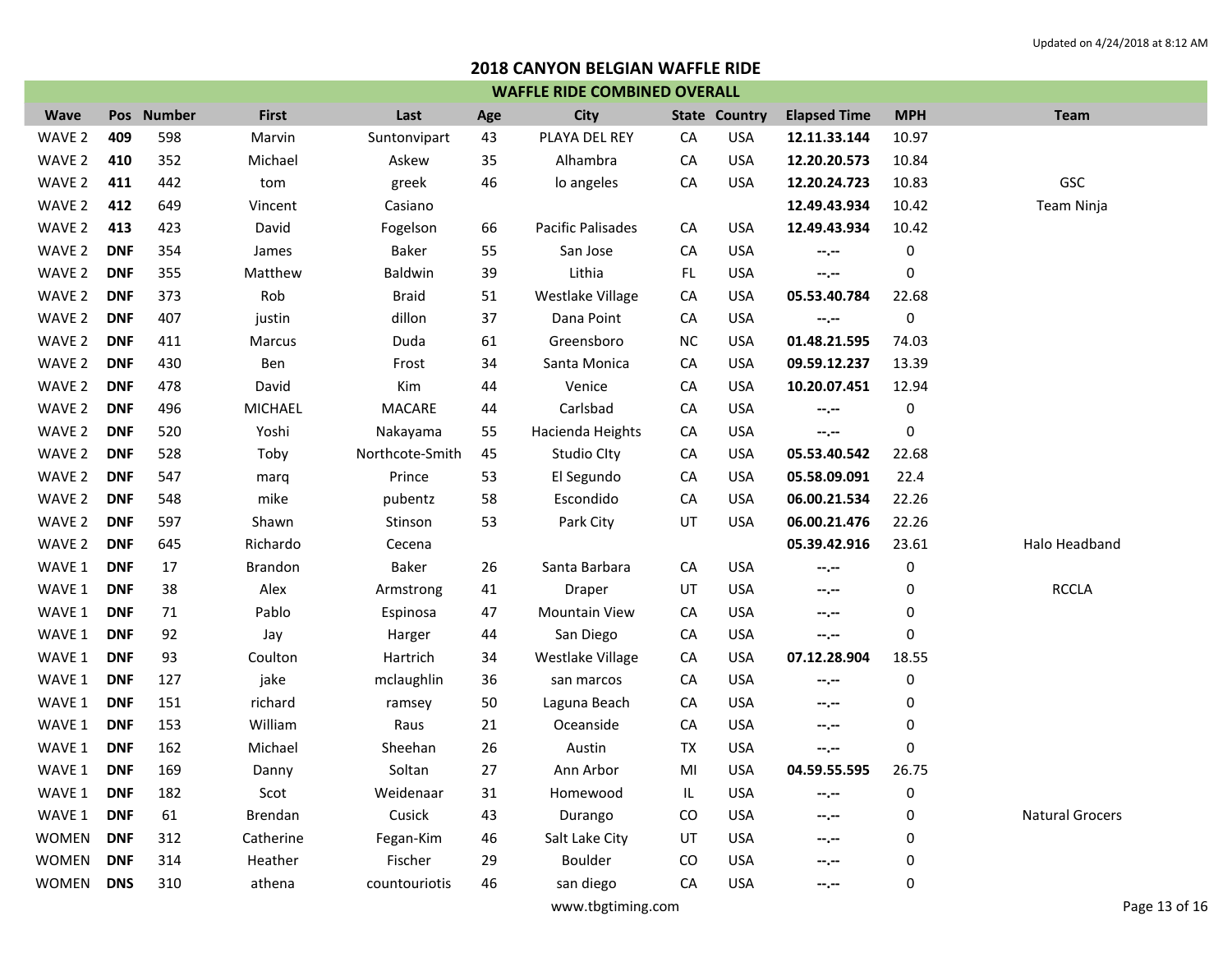| <b>WAFFLE RIDE COMBINED OVERALL</b> |            |            |                     |            |     |                       |           |                      |                     |            |                              |
|-------------------------------------|------------|------------|---------------------|------------|-----|-----------------------|-----------|----------------------|---------------------|------------|------------------------------|
| <b>Wave</b>                         |            | Pos Number | <b>First</b>        | Last       | Age | <b>City</b>           |           | <b>State Country</b> | <b>Elapsed Time</b> | <b>MPH</b> | <b>Team</b>                  |
| <b>WOMEN</b>                        | <b>DNS</b> | 322        | Hailey              | manning    | 37  | REDWOOD CITY          | CA        | <b>USA</b>           | --.--               | 0          |                              |
| <b>WOMEN</b>                        | <b>DNS</b> | 324        | Holly               | Mathews    | 29  | Boulder               | CO        | <b>USA</b>           | --.--               | 0          |                              |
| <b>WOMEN</b>                        | <b>DNS</b> | 333        | <b>KARIN</b>        | WELLER     | 56  | <b>TURLOCK</b>        | CA        | <b>USA</b>           | --.--               | 0          |                              |
| WAVE 1                              | <b>DNS</b> | 6          | Andrew              | Talansky   |     |                       | CA        | <b>USA</b>           | --.--               | 0          |                              |
| WAVE 1                              | <b>DNS</b> | 8          | michael             | marckx     | 53  | leucadia              | CA        | <b>USA</b>           | --.--               | 0          |                              |
| WAVE 1                              | <b>DNS</b> | 24         | Chris               | DeMarchi   | 46  | Chino                 | CA        | <b>USA</b>           | --.--               | 0          |                              |
| WAVE 1                              | <b>DNS</b> | 28         | Ryan                | Eastman    | 25  | San Francisco         | CA        | <b>USA</b>           | --.--               | 0          |                              |
| WAVE 1                              | <b>DNS</b> | 31         | Evan                | Adams      | 51  | San Francisco         | CA        | <b>USA</b>           | --.--               | 0          | dfL                          |
| WAVE 1                              | <b>DNS</b> | 32         | Glenn               | Allen      | 41  | Phoenix               | AZ        | <b>USA</b>           | --.--               | 0          |                              |
| WAVE 1                              | <b>DNS</b> | 33         | Peter               | Andersen   | 50  | El Cajon              | CA        | <b>USA</b>           | --.--               | 0          |                              |
| WAVE 1                              | <b>DNS</b> | 37         | Eric                | Arentsen   | 55  | Manhattan Beach       | CA        | <b>USA</b>           | --.--               | 0          |                              |
| WAVE 1                              | <b>DNS</b> | 41         | <b>Martin Steve</b> | Bell       | 53  | <b>Highland Park</b>  | IL        | <b>USA</b>           | --.--               | 0          |                              |
| WAVE 1                              | <b>DNS</b> | 49         | Gabriel             | Byrne      | 40  | <b>Bonny Doon</b>     | CA        | <b>USA</b>           | --.--               | 0          |                              |
| WAVE 1                              | <b>DNS</b> | 69         | John                | Ensign     | 53  | Folsom                | CA        | <b>USA</b>           | --.--               | 0          |                              |
| WAVE 1                              | <b>DNS</b> | 87         | Andrew              | Gurney     | 56  | San Diego             | CA        | <b>USA</b>           | --.--               | 0          | <b>SDBC-Emerald Textiles</b> |
| WAVE 1                              | <b>DNS</b> | 88         | Janne               | Hamalainen | 56  | Tulsa                 | OK        | <b>USA</b>           | --.--               | 0          |                              |
| WAVE 1                              | <b>DNS</b> | 100        | Bart                | Hollaren   | 43  | Minneapolis           | ΜN        | <b>USA</b>           | --.--               | 0          | Donkey Label                 |
| WAVE 1                              | <b>DNS</b> | 106        | Dan                 | Kalny      | 29  | Las Vegas             | <b>NV</b> | <b>USA</b>           | --.--               | 0          |                              |
| WAVE 1                              | <b>DNS</b> | 110        | John                | Kulias     | 56  | Phoenix               | AZ        | <b>USA</b>           | --.--               | 0          |                              |
| WAVE 1                              | <b>DNS</b> | 116        | Tommy               | Liao       | 21  | <b>ARCADIA</b>        | CA        | <b>USA</b>           | --.--               | 0          |                              |
| WAVE 1                              | <b>DNS</b> | 122        | Mark                | Manning    | 51  | Redwood City          | CA        | <b>USA</b>           | --.--               | 0          |                              |
| WAVE 1                              | <b>DNS</b> | 128        | Daniel              | McNally    | 49  | SanFrancisco          | CA        | <b>USA</b>           | --.--               | 0          |                              |
| WAVE 1                              | <b>DNS</b> | 135        | Danny               | Munson     | 49  | San Dimas             | CA        | <b>USA</b>           | --.--               | 0          |                              |
| WAVE 1                              | <b>DNS</b> | 136        | Mike                | Okano      | 59  | <b>TRABUCO CANYON</b> | CA        | <b>USA</b>           | --.--               | 0          |                              |
| WAVE 1                              | <b>DNS</b> | 140        | Patrick             | Palmer     | 45  | Tualatin              | OR        | <b>USA</b>           | --.--               | 0          |                              |
| WAVE 1                              | <b>DNS</b> | 159        | <b>JEFF</b>         | SANFORD    | 52  | Carlsbad              | CA        | <b>USA</b>           | --.--               | 0          |                              |
| WAVE 1                              | <b>DNS</b> | 160        | Mark                | Satkiewicz | 49  | Los Angeles           | CA        | <b>USA</b>           | --.--               | 0          | Lagrange                     |
| WAVE 1                              | <b>DNS</b> | 161        | Eric                | Schafer    | 48  | Carlsbad              | CA        | <b>USA</b>           | --.--               | 0          |                              |
| WAVE 1                              | <b>DNS</b> | 167        | Glenn               | Smith      | 48  | Palo Alto             | CA        | <b>USA</b>           | --.--               | 0          |                              |
| WAVE 1                              | <b>DNS</b> | 168        | Michael J.          | Smith      | 46  | Prosper               | <b>TX</b> | <b>USA</b>           | --.--               | 0          |                              |
| WAVE 1                              | <b>DNS</b> | 172        | Patrick             | Stanko     | 46  | Cedar Park            | <b>TX</b> | <b>USA</b>           | --.--               | 0          |                              |
| WAVE 1                              | <b>DNS</b> | 180        | james               | Walsh      | 40  | Littleton             | CO        | <b>USA</b>           | $-1$                | 0          | The Adrenalin Project        |
| WAVE 1                              | <b>DNS</b> | 181        | Lou                 | Waugaman   | 58  | Tucson                | AZ        | <b>USA</b>           | --.--               | 0          |                              |
| WAVE 1                              | <b>DNS</b> | 185        | Josh                | Wolff      | 58  | Laguna Beach          | CA        | <b>USA</b>           | --.--               | 0          |                              |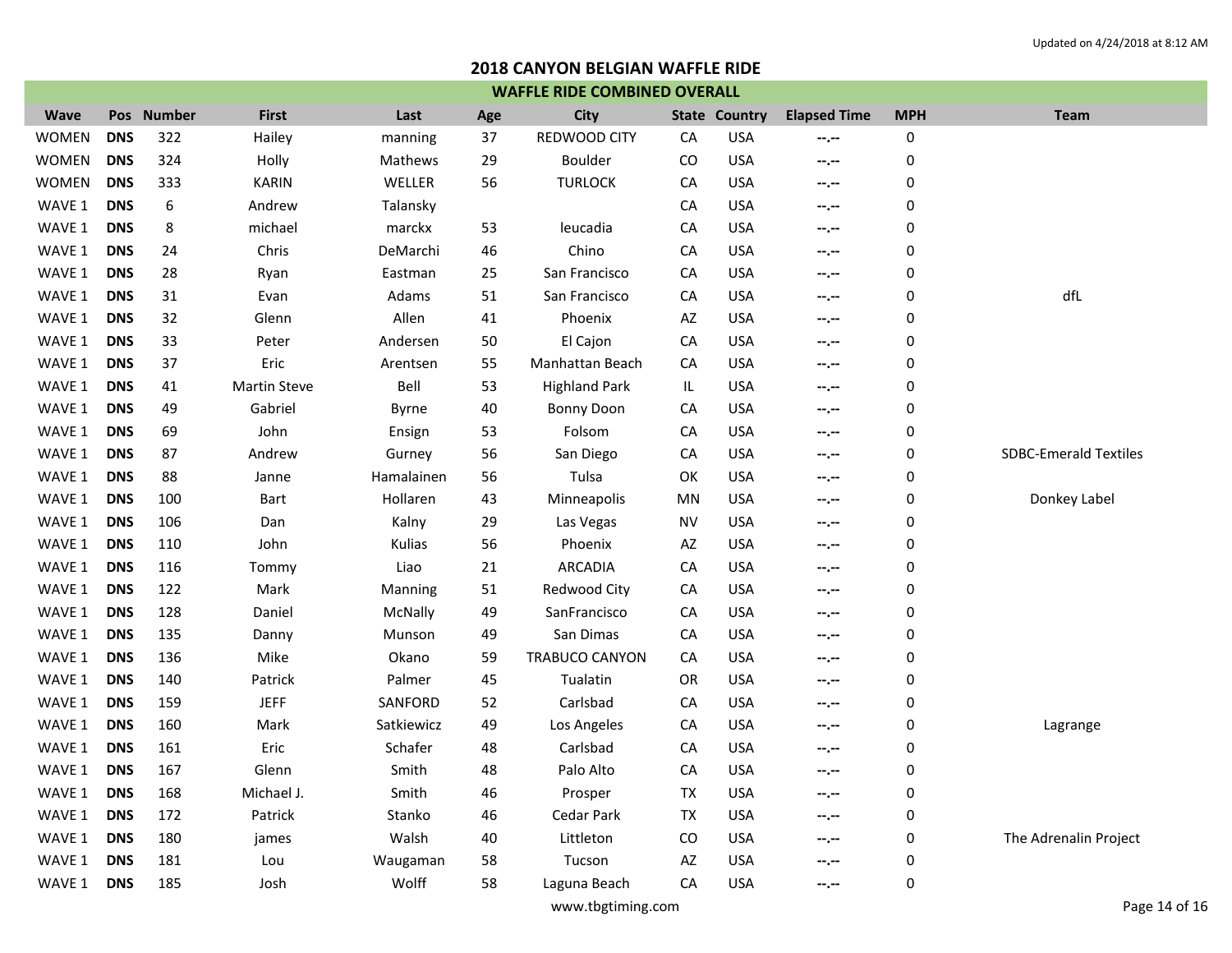| <b>WAFFLE RIDE COMBINED OVERALL</b> |            |            |               |               |     |                         |           |                      |                     |            |                    |
|-------------------------------------|------------|------------|---------------|---------------|-----|-------------------------|-----------|----------------------|---------------------|------------|--------------------|
| <b>Wave</b>                         |            | Pos Number | <b>First</b>  | Last          | Age | City                    |           | <b>State Country</b> | <b>Elapsed Time</b> | <b>MPH</b> | <b>Team</b>        |
| WAVE 2                              | <b>DNS</b> | 341        | John          | Acosta        | 43  | San Diego               | CA        | <b>USA</b>           | $-2 - 1$            | 0          |                    |
| WAVE 2                              | <b>DNS</b> | 346        | Shant         | Anan          | 54  | Santa monica            | CA        | <b>USA</b>           | --.--               | 0          |                    |
| WAVE 2                              | <b>DNS</b> | 353        | Duc           | Au            | 53  | Ladera Ranch            | CA        | <b>USA</b>           | --.--               | 0          |                    |
| WAVE 2                              | <b>DNS</b> | 378        | Craig         | Brown         | 54  | New York                | <b>NY</b> | <b>USA</b>           | --.--               | 0          |                    |
| WAVE 2                              | <b>DNS</b> | 379        | <b>JORDAN</b> | <b>BROWN</b>  | 39  | <b>HUNTINGTON BEACH</b> | CA        | <b>USA</b>           | --.--               | 0          |                    |
| WAVE 2                              | <b>DNS</b> | 381        | Barry         | <b>Burke</b>  | 57  | Laguna Niguel           | CA        | <b>USA</b>           | --.--               | 0          | NINETY7            |
| WAVE 2                              | <b>DNS</b> | 382        | Chad          | <b>Burt</b>   | 53  | Sandy                   | UT        | <b>USA</b>           | --.--               | 0          |                    |
| WAVE 2                              | <b>DNS</b> | 385        | John          | Camerino      | 49  | San Diego               | CA        | <b>USA</b>           | $-2 - 1 - 1 = 0$    | 0          |                    |
| WAVE 2                              | <b>DNS</b> | 389        | Alec          | Castellanos   | 36  | <b>OAKLAND</b>          | CA        | <b>USA</b>           | --.--               | 0          |                    |
| WAVE 2                              | <b>DNS</b> | 396        | Erik          | Conklin       | 46  | Carlsbad                | CA        | <b>USA</b>           | $-1 - 1 - 1 = 0$    | 0          | Swamis             |
| WAVE 2                              | <b>DNS</b> | 397        | Graham        | Cooper        | 48  | Piedmont                | CA        | <b>USA</b>           | --.--               | 0          |                    |
| WAVE 2                              | <b>DNS</b> | 404        | Tom           | Diep          | 45  | San Jose                | CA        | <b>USA</b>           | --.--               | 0          |                    |
| WAVE 2                              | <b>DNS</b> | 405        | eric          | Dieterman     | 50  | Cypress                 | CA        | <b>USA</b>           | --.--               | 0          |                    |
| WAVE 2                              | <b>DNS</b> | 408        | Robb          | Dorf          | 49  | Irvine                  | CA        | <b>USA</b>           | --.--               | 0          |                    |
| WAVE 2                              | <b>DNS</b> | 409        | Renato        | dos Anjos     | 45  | Encino                  | CA        | <b>USA</b>           | --.--               | 0          |                    |
| WAVE 2                              | <b>DNS</b> | 425        | SCOTT         | <b>FORMAN</b> | 47  | Albuquerque             | <b>NM</b> | <b>USA</b>           | --.--               | 0          |                    |
| WAVE 2                              | <b>DNS</b> | 427        | <b>Blair</b>  | Fraley        | 55  | Boulder                 | CO        | <b>USA</b>           | --.--               | 0          |                    |
| WAVE 2                              | <b>DNS</b> | 432        | Richard       | Geraghty      | 46  | El Cajon                | CA        | <b>USA</b>           | --.--               | 0          |                    |
| WAVE 2                              | <b>DNS</b> | 435        | Ken           | Gibson        | 62  | Alpine                  | CA        | <b>USA</b>           | --.--               | 0          |                    |
| WAVE 2                              | <b>DNS</b> | 453        | Todd          | Hinders       | 47  | Hillsborough            | CA        | <b>USA</b>           | $-1 - 1 - 1 = 0$    | 0          | <b>Team Fontes</b> |
| WAVE 2                              | <b>DNS</b> | 465        | roger         | ivey          | 47  | st george               | UT        | <b>USA</b>           | --.--               | 0          |                    |
| WAVE 2                              | <b>DNS</b> | 466        | <b>Brian</b>  | Jackson       | 31  | Pomona                  | CA        | <b>USA</b>           | --.--               | 0          |                    |
| WAVE 2                              | <b>DNS</b> | 469        | Richard       | Jensen        | 60  | Phoenix                 | AZ        | <b>USA</b>           | --.--               | 0          |                    |
| WAVE 2                              | <b>DNS</b> | 470        | Justin        | Johnson       | 49  | Mount Pleasant          | SC        | <b>USA</b>           | --.--               | 0          |                    |
| WAVE 2                              | <b>DNS</b> | 471        | Michael       | Kalenda       | 34  | Sherman Oaks            | CA        | <b>USA</b>           | --.--               | 0          |                    |
| WAVE 2                              | <b>DNS</b> | 483        | Ryan          | Krasner       | 34  | La Jolla                | CA        | <b>USA</b>           | --.--               | 0          |                    |
| WAVE 2                              | <b>DNS</b> | 485        | Adam          | LaFountain    | 33  | Pasadena                | CA        | <b>USA</b>           | --.--               | 0          | <b>RCCLA</b>       |
| WAVE 2                              | <b>DNS</b> | 492        | <b>FELIPE</b> | LOUREIRO      | 42  | <b>SAN DIEGO</b>        | CA        | <b>USA</b>           | --.--               | 0          |                    |
| WAVE 2                              | <b>DNS</b> | 503        | Thomas        | Matlack       | 53  | <b>Brookline</b>        | MA        | <b>USA</b>           | --.--               | 0          |                    |
| WAVE 2                              | <b>DNS</b> | 505        | Rick          | McKee         | 44  | Huntington Beach        | CA        | <b>USA</b>           | --.--               | 0          |                    |
| WAVE 2                              | <b>DNS</b> | 512        | Andrew        | Messick       | 54  | Tampa                   | FL.       | <b>USA</b>           | $-2 - 1 - 1 = 0$    | 0          |                    |
| WAVE 2                              | <b>DNS</b> | 514        | Dennis        | Michalis      | 51  | San Juan Capistrano     | CA        | <b>USA</b>           | $-1 - 1 - 1 = 0$    | 0          |                    |
| WAVE 2                              | <b>DNS</b> | 532        | Timothy       | OLeary        | 33  | San Diego               | CA        | <b>USA</b>           | --.--               | 0          |                    |
| WAVE 2                              | <b>DNS</b> | 539        | Ryan          | Patano        | 45  | Salt Lake City          | UT        | <b>USA</b>           | $- - - - -$         | 0          |                    |